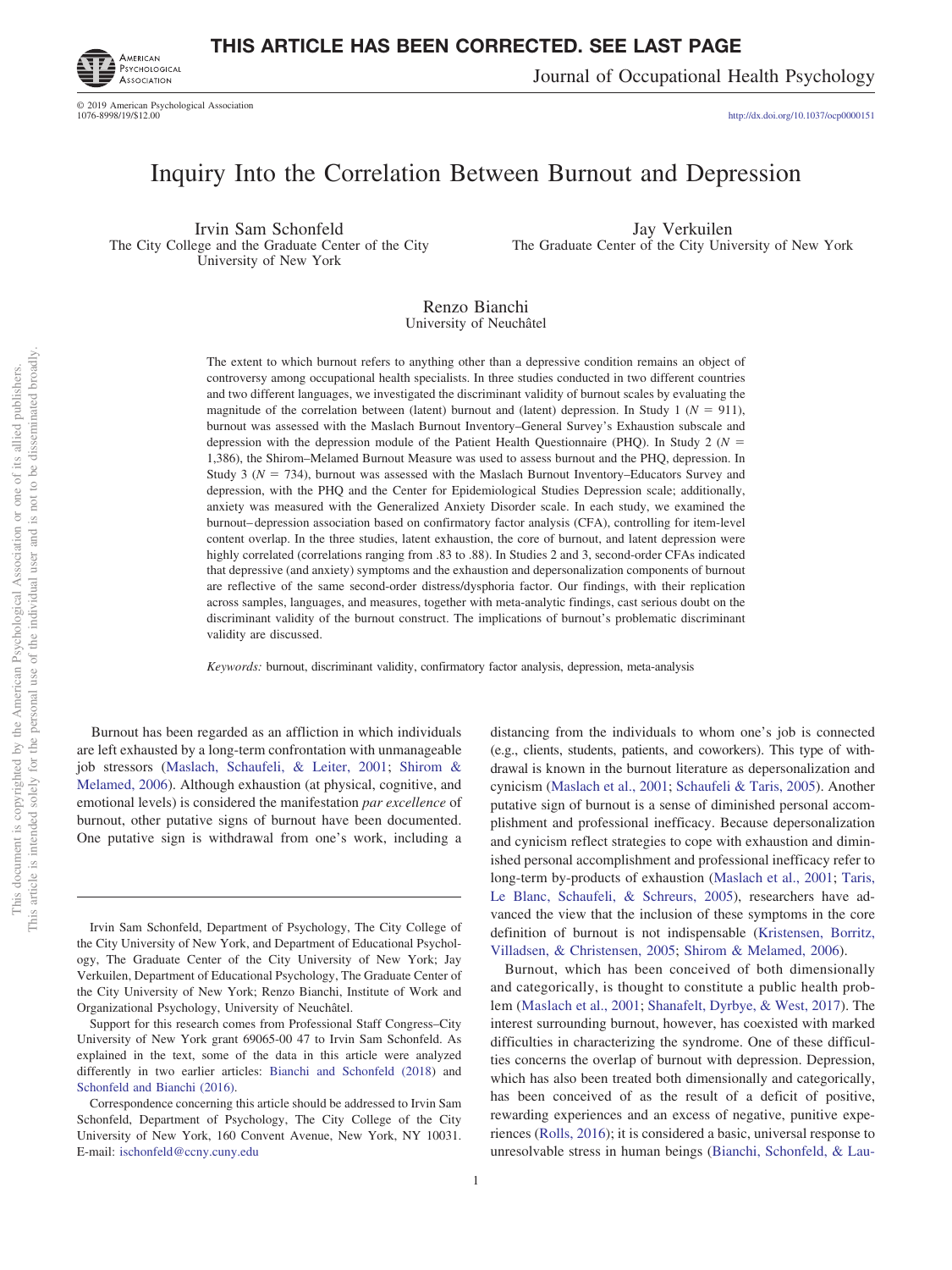[rent, 2018;](#page-11-1) [Pryce et al., 2011;](#page-12-14) [Willner, Scheel-Krüger, & Belzung,](#page-13-8) [2013\)](#page-13-8). A good deal of high-quality research has accumulated that causally links adverse working conditions to depressive symptoms and disorders [\(Schonfeld & Chang, 2017\)](#page-13-4).

There are at least two ways to look at the link between burnout and depression. One is that any burnout– depression redundancy is essentially technical, produced by the fact that depression measures often include symptoms of burnout, thus "artificially" inflating correlations between measures of the two constructs [\(Maslach](#page-12-6)  $&$  Leiter, 2016). The other is that the overlap may be more profound and reflect the fact that what we mean by burnout is actually a depressive condition [\(Schonfeld, Bianchi, & Luehring-](#page-13-7)[Jones, 2017\)](#page-13-7).

#### **The Burnout–Depression Connection**

The Maslach Burnout Inventory (MBI) is the most widely used burnout measure in the world [\(Maslach & Leiter, 2016;](#page-12-6) [Schaufeli](#page-12-4) [& Enzmann, 1998\)](#page-12-4). In December 2018, the MBI showed up in 4,375 results in a PsycINFO search. The Copenhagen Burnout Inventory (154 hits), the Oldenburg Burnout Inventory (207 hits), and the Shirom–Melamed Burnout Measure (or Questionnaire; SMBM; 178 hits), for instance, turned up much less often.

[Table 1](#page-2-0) summarizes research conducted over the past 10 years in which correlations of the scores on the subscales of the MBI and the scores on depression and anxiety scales were estimated. The table is centered on the MBI because it is by far the most commonly used burnout measure. We included anxiety scales in [Table](#page-2-0) [1](#page-2-0) because scores on depression and anxiety scales tend to correlate highly [\(Lang & McTeague, 2009\)](#page-12-15). The correlations were transformed using Fisher's *z*, meta-analyzed using a random effects model, and then back-transformed (see [Table 2;](#page-3-0) [R Core Team,](#page-12-10) [2013\)](#page-12-10). We tested for heterogeneity, which was clear for all correlations except those with anxiety. Unfortunately, the number of studies involving anxiety was too small for a satisfactory assessment. With regard to the effect of attenuation due to unreliability, we considered the reported  $\alpha s$ . Unfortunately, not all studies reported a reliability coefficient, although most  $\alpha s$  were between .75 and .90. However, if we consider the effect of disattenuation, the correlations would be about 15%–20% larger. For instance, the correlation between scores on the Emotional Exhaustion subscale of the MBI and scores on measures of depression would be about .70.

The studies enumerated in [Table 1](#page-2-0) and summarized in [Table 2](#page-3-0) indicate that scores on the Emotional Exhaustion subscale of the MBI, the core dimension of burnout [\(Maslach et al., 2001\)](#page-12-3), are, on average, more highly correlated with scores on depression and anxiety measures than with scores on the other two MBI subscales, Depersonalization (or its equivalent, Cynicism) and Personal Accomplishment (or its equivalent, Professional Efficacy). If burnout is (a) distinct from depression and (b) a syndrome consisting of emotional exhaustion, depersonalization, and reduced personal accomplishment, then one would expect that the correlations among scores on the three MBI subscales would be stronger than the Emotional Exhaustion– depression correlation.

Other research reports showed close parallels in the nomological networks of burnout and depression (for a review, see [Bianchi et](#page-11-1) [al., 2018\)](#page-11-1). For instance, burnout is related to a history of depressive disorders and current intake of antidepressant medication [\(Ahola et al., 2007;](#page-10-1) [Bianchi, Schonfeld, & Laurent, 2014;](#page-11-7) [Rössler,](#page-12-13) [Hengartner, Ajdacic-Gross, & Angst, 2015\)](#page-12-13). The personality trait neuroticism—a vulnerability factor for clinical depression—is similarly associated with burnout and depressive symptoms [\(Hakuli](#page-11-2)[nen et al., 2015;](#page-11-2) [Swider & Zimmerman, 2010\)](#page-13-6). Studies have found parallels in the relation of burnout and depressive symptoms to physical activity [\(Toker & Biron, 2012\)](#page-13-5) and job satisfaction [\(Faragher, Cass, & Cooper, 2005\)](#page-11-3). Numerous studies have found job stress to be related to both burnout and depression [\(Melchior et](#page-12-12) [al., 2007;](#page-12-12) [Schaufeli, Bakker, & Van Rhenen, 2009\)](#page-12-16). [Oswin \(1978\),](#page-12-5) in a pioneering study linking adverse working conditions to depression, identified "professional depression" in nurses who had very trying jobs in understaffed wards serving severely handicapped children. Her research was conducted independently of research on burnout. We note that the findings resulting from nomological network analyses of burnout and depression have shown some heterogeneity [\(Brenninkmeyer, Van Yperen, & Buunk,](#page-11-6) [2001\)](#page-11-6), a state of affairs that may be partly due to the "circularity trap" issue (i.e., to the problem of content overlap between independent and dependent variables; see [Kasl, 1978\)](#page-11-8). The correlations between measures of burnout and measures of job-related variables (e.g., work stress or work overload) are sometimes inflated because similar items are used in the two types of measures (see [Schaufeli & Enzmann,](#page-12-4) [1998,](#page-12-4) pp. 73–74).

## **Disagreement Regarding the Magnitude of the Burnout–Depression Correlation**

There has been disagreement regarding the magnitude of the correlation between burnout and depression. The disagreement turns on the question of whether content overlap at the item level inflates the correlation between burnout and depression scales [\(Maslach & Leiter, 2016\)](#page-12-6). Indeed, burnout measures include items that mimic items on depression measures (see [Bianchi, Schonfeld,](#page-11-5) [& Laurent, 2019;](#page-11-5) see also [Rasmussen, Verkuilen, Jayawickreme,](#page-12-8) [Wu, & McCluskey, 2019,](#page-12-8) for a discussion of between-measure content overlap). The *Diagnostic and Statistical Manual of Mental Disorders*, *Fifth Edition* (*DSM–5*; [American Psychiatric Associa](#page-10-0)[tion \[APA\], 2013\)](#page-10-0) sheds light on the nature of the overlap. In depression "often insomnia or fatigue is the presenting complaint" [\(APA, 2013,](#page-10-0) p. 162), although skilled clinicians can recognize the underlying depression [\(Kahn, 2008\)](#page-11-4). Fatigue is thus a symptom of both burnout and depression.

The *DSM–5* lists nine symptoms (e.g., depressed mood, anhedonia) that are used in diagnosing major depression. Those symptoms are represented in the depression module of the Patient Health Questionnaire (PHQ), a self-report measure of depressive symptoms [\(Kroenke & Spitzer, 2002\)](#page-12-11). Two PHQ and *DSM–5* symptoms of depression, fatigue and sleep disturbance, map onto the exhaustion component of the MBI [\(Maslach, Jackson, &](#page-12-7) [Leiter, 2016\)](#page-12-7). Three PHQ and *DSM–5* depressive symptoms, fatigue, sleep disturbance, and a diminished ability to concentrate, are encapsulated in items of another measure of burnout, the SMBM [\(Shirom & Melamed, 2006\)](#page-13-2). Although burnout is thought to be work related, both [Kahn \(2008\)](#page-11-4) and [Liu and Van Liew \(2003\)](#page-12-9) observed that depression is common in the workplace. Research on burnout has largely developed independently of the research conducted in psychiatry, behavioral psychology, and neurobiology on stress-induced conditions such as depression. Consequently, the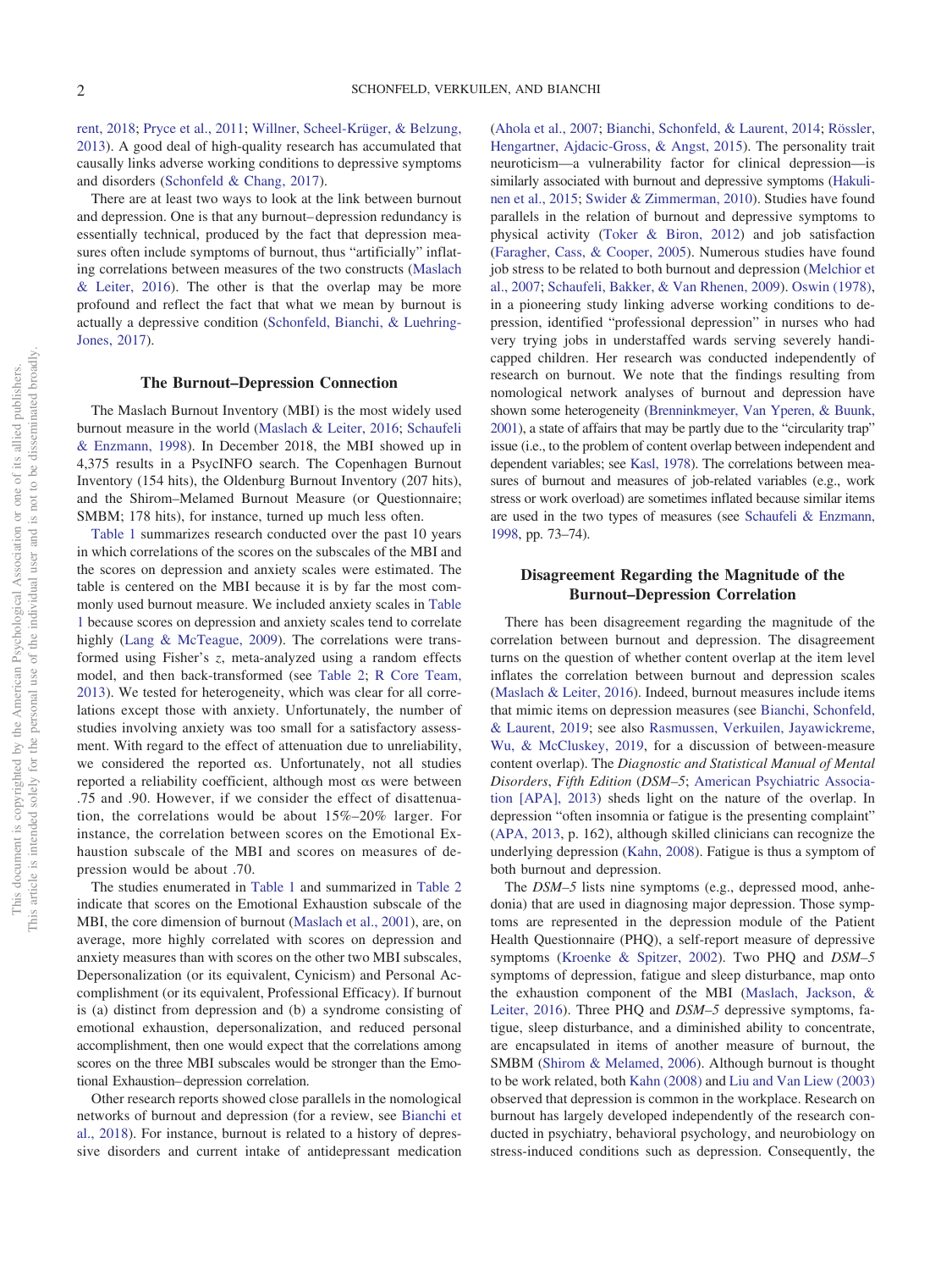## BURNOUT AND DEPRESSION 3

<span id="page-2-0"></span>Table 1

| Study                                                      | Sample                                                                                                                                                  | Burnout-depression, burnout-anxiety correlations                                                                                                                                                                                                                                                                                                                                                                                                          |
|------------------------------------------------------------|---------------------------------------------------------------------------------------------------------------------------------------------------------|-----------------------------------------------------------------------------------------------------------------------------------------------------------------------------------------------------------------------------------------------------------------------------------------------------------------------------------------------------------------------------------------------------------------------------------------------------------|
| Bakir, Ozer, Ozcan,<br>Cetin, and Fedai                    | 377 Turkish military nurses %<br>women = ?; $M_{\text{age}} = 30$                                                                                       | EE, Beck-II, $r = .39$ ; EE, DP, $r = .60$ ; EE, rPA, $r = .43$ ; DP, rPA, $r = .48$<br>DP, Beck-II, $r = .34$ ; rPA, Beck-II, $r = .35$                                                                                                                                                                                                                                                                                                                  |
| (2010)<br>Bakker (2009)                                    | 209 Greek teachers; 72%                                                                                                                                 | Teachers: EE, CES-D, $r = .40$ ; DP, CES-D, $r = .47$ ; EE, DP, $r = .40$                                                                                                                                                                                                                                                                                                                                                                                 |
|                                                            | women; $M_{\text{age}} = 43$<br>209 spouses; 58% public<br>sector; the rest in private<br>sector or self-employed;<br>$M_{\rm age} = 45$                | Spouses: EE, CES-D, $r = .38$ ; Cyn, CES-D, $r = .42$ ; EE, Cyn, $r = .52$                                                                                                                                                                                                                                                                                                                                                                                |
| Bianchi and Laurent<br>(2015)                              | 54 French human service<br>workers 31% men;<br>$M_{\text{age}} = 39$                                                                                    | EE, Beck-II, $r = .79$ ; EE, HADS-A, $r = .67$<br>EE, DP, $r = .49$ ; EE, rPA, $r = .39$<br>DP, Beck-II, $r = .42$ ; DP, rPA, $r = .29$ ; DP, HADS-A, $r = .38$<br>rPA, Beck-II, $r = .38$ ; rPA, HADS-A, $r = .32$                                                                                                                                                                                                                                       |
| Bianchi, Boffy, Hingray,<br>Truchot, and Laurent<br>(2013) | 1,658 French school teachers<br>33% men; $M_{\text{age}} = 41$                                                                                          | EE, Beck-II, $r = .74$ ; EE, DP, $r = .51$ ; EE, rPA, $r = .50$ ; DP, rPA, $r = .47$<br>DP, Beck-II, $r = .44$ ; rPA, Beck-II, $r = .45$                                                                                                                                                                                                                                                                                                                  |
| Bianchi, Schonfeld, and<br>Laurent $(2014)$                | 5,575 French school teachers<br>78% women; $M_{\text{age}} = 41$                                                                                        | EE, PHQ, $r = .72$ ; DP, PHQ, $r = .40$ ; rPA, PHQ, $r = .34$<br>EE, DP, $r = .53$ ; EE, rPA, $r = .35$ ; DP, rPA, $r = .40$                                                                                                                                                                                                                                                                                                                              |
| De la Fuente-Solana et<br>al. $(2017)$                     | 101 Spanish oncology nurses<br>69% women; $M_{\text{age}} = ?$                                                                                          | EE, CECAD-Depr, $r = .52$<br>EE, CECAD-Anx, $r = .54$<br>DP, CECAD-Depr, $r = .35$ ; DP, CECAD-Anx, $r = .36$<br>PA, CECAD-Depr, $r = -.25$ ; PA, CECAD-Anx, $r = -.30$<br>No correlations among EE, DP, and PA subscales presented.                                                                                                                                                                                                                      |
| Halpern, Maunder,<br>Schwartz, and<br>Gurevich (2012)      | 190 Canadian paramedics 62%<br>men; $M_{\text{age}} = 37.5$                                                                                             | EE, CES-D, $r = .63$ ; DP, CES-D, $r = .28$<br>PA, CES-D, $r = -.15$<br>EE, DP, $r = .57$ ; EE, PA, $r = -.17$ ; DP, PA $r = -.09$<br>We thank R.G. Maunder (personal communication, December 2018) for<br>sharing the correlation coefficients from this study.                                                                                                                                                                                          |
| Jansson-Fröjmark and<br>Lindblom $(2010)$                  | General population sample of<br>1,492 Swedes 54% women;<br>$M_{\text{age}} = 43$                                                                        | EE, HADS-D, $r = .65$ ; Cyn, HADS-D, $r = .52$ ; Effic, HADS-D, $r = -.35$<br>EE, Cyn, $r = .58$ ; EE, Effic, $r = -.27$ ; Cyn, Effic, $r = -.40$<br>EE, HADS-A, $r = .66$ ; Cyn, HADS-A, $r = .44$ ; Effic, HADS-A, $r = -.25$<br>We thank M. Jansson-Fröjmark (personal communication February 2019) for<br>sharing the full Pearson correlation matrix with us; the correlations in the<br>article involve dichotomized versions of the MBI subscales. |
| Kroska, Calarge, O'Hara,<br>Deumic, and Dindo              | 245 U.S. medical students 51%<br>women; 58% between ages                                                                                                | EE, IDAS-Depr, $r = .68$ ; IDAS-Depr, DP, $r = .41$ ; IDAS-Depr, PA,<br>$r = -.31$                                                                                                                                                                                                                                                                                                                                                                        |
| (2017)<br>Mosing, Butkovic, and<br>Ullén (2018)            | $25 - 27$<br>$N = 6,326$ Swedish single<br>twins but not their cotwins;<br>they worked in a variety of<br>occupations; 58% women;<br>$M_{\rm age} = 41$ | EE, DP, $r = .62$ ; EE, PA, $r = -.26$ ; DP, PA, $r = -.13$<br>EE, Hopkins Symptom Checklist–Depression scale, $r = .62$<br>DP and PA not assessed.<br>We thank M. Mosing (personal communication, February 2019) for<br>supplying us with the number of individuals to whom the correlation<br>applies and numbers of men and women in the sample.                                                                                                       |
| Schmidt and Diestel<br>(2014)                              | 195 German nurses 85%<br>women; $M_{\text{age}} = 37$                                                                                                   | EE, Beck, $r = .71$ ; DP, Beck, $r = .42$<br>EE, DP, $r = .56$ ; PA not assessed                                                                                                                                                                                                                                                                                                                                                                          |
| Tourigny, Baba, and<br>Wang (2010)                         | 239 nurses in Japan;<br>$M_{\text{age}} = 35$<br>550 nurses in China;<br>$M_{\text{age}} = 32$<br>99% women in Japan<br>100% women in China             | Japan: EE, CES-D, $r = .57$ ; EE, DP, $r = .41$ ; EE, rPA, $r = -.17$<br>DP, CES-D, $r = .40$ ; DP, rPA, $r = .02$ ; rPA, CES-D, $r = .20$<br>China: EE, CES-D, $r = .43$ ; EE, DP, $r = .26$ ; EE, rPA, $r = .08$<br>DP, CES-D, $r = .39$ ; DP, rPA, $r = .35$ ; rPA, CES-D, $r = .30$                                                                                                                                                                   |
| Trockel et al. (2018)                                      | 250 U.S. physicians 49%<br>women; 51% between 30-39                                                                                                     | EE, PROMIS Depression scale, $r = .56$ ; EE, PROMIS Anxiety scale,<br>$r = .59$<br>DP, PROMIS Depression, $r = .31$ ; DP, PROMIS Anxiety, $r = .37$<br>PA, PROMIS Depression, $r = -.30$ ; PA, PROMIS Anxiety, $r = -.33$<br>No correlations among EE. DP, and PA subscales presented.                                                                                                                                                                    |

*The Past 10 Years of Research Bearing on Correlations Involving the Maslach Burnout Inventory Subscales and Depression and Related Scales*

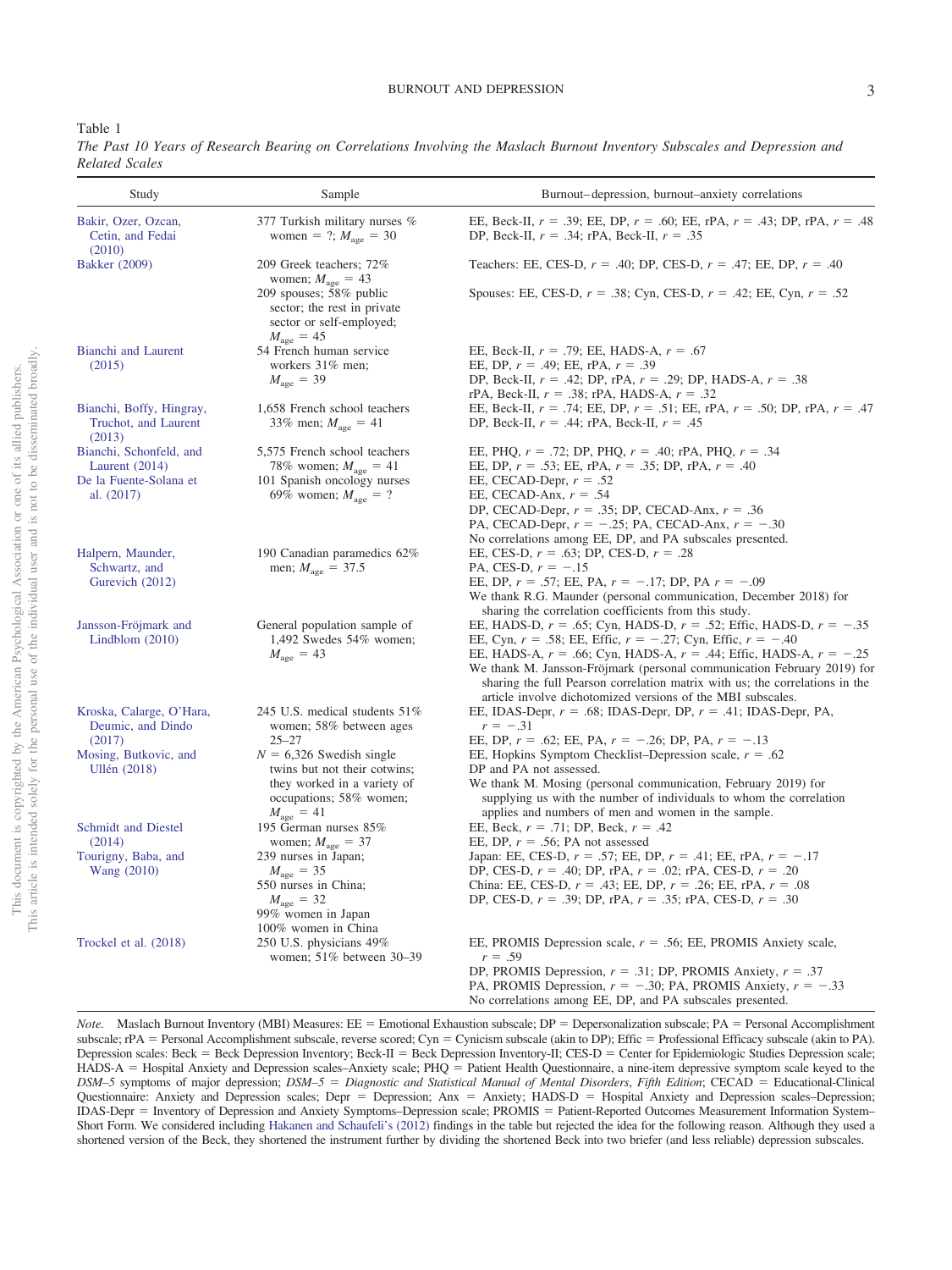<span id="page-3-0"></span>

|                                        | No. of  |     |     | 95% CI |
|----------------------------------------|---------|-----|-----|--------|
| Measures                               | samples | r   | Low | High   |
| Emotional Exhaustion–Depression        | 15      | .60 | .53 | .66    |
| Emotional Exhaustion-Depersonalization | 12      | .49 | .42 | .55    |
| Depersonalization-Personal             |         |     |     |        |
| Accomplishment                         | 8       | -29 | .16 | .41    |
| Emotional Exhaustion–Personal          |         |     |     |        |
| Accomplishment                         | 8       | .30 | .19 | .40    |
| Depersonalization-Depression           | 13      | .40 | .36 | .45    |
| Personal Accomplishment-Depression     | 11      | .33 | .27 | .38    |
| <b>Emotional Exhaustion-Anxiety</b>    | 4       | .59 | .55 | .62    |
| Depersonalization-Anxiety              | 4       | .41 | .37 | .46    |
| Personal Accomplishment-Anxiety        | 4       | .29 | .25 | .33    |

*Note*. CI = confidence interval. Depersonalization includes results involving the Depersonalization subscale and its variant, the Cynicism subscale. Personal Accomplishment includes results involving the Personal Accomplishment subscale and its variant, the Professional Efficacy subscale. Some studies used reversed measures of Personal Accomplishment; for the table, we corrected the signs such that all correlations were made to be positive.

question of the overlap of burnout symptoms with depressive symptoms has largely been neglected by the pioneers of burnout research (see [Bianchi et al., 2018\)](#page-11-1).

Item overlap obscures the question of the magnitude of the correlation between burnout and depression scales. It is the purpose of the present work to better estimate the burnout– depression correlation. Construct validity requires the establishment of the convergent and discriminant validity of scale scores. The scores on burnout measures tend to have convergent validity [\(Maslach et al.,](#page-12-7) [2016\)](#page-12-7). To demonstrate convergent validity, there should be a high correlation between the scores on different measures of the same construct. The Pearson correlation between the scores on the MBI–General Survey and the SMBM, for instance, has been found to range from .74 to .79, depending upon the sample examined; the Pearson correlation between the scores on the MBI–General Survey's Exhaustion subscale and SMBM scores has been found to range from .80 to .82 [\(Shirom & Melamed, 2006\)](#page-13-2). The Pearson correlations between scores on the Exhaustion subscale of the MBI–General Survey and the Exhaustion subscale of the Oldenburg Burnout Inventory have been found to range between .60 and .72 [\(Demerouti, Bakker, Vardakou, & Kantas, 2003;](#page-11-15) [Halbesleben](#page-11-18) [& Demerouti, 2005\)](#page-11-18).

Although the convergent validity of the burnout construct has been rather well established, its discriminant validity remains problematic. [Leiter and Durup \(1994\),](#page-12-23) in a confirmatory factor analytic study, found that burnout and depression factors correlated highly,  $r = .72$ . These authors obtained such a high correlation despite treating burnout and depression items as continuous indicators when they would be more appropriately treated as ordinal variables—treating the indicators as continuous often induces a degree of attenuation to correlations [\(Choi, Peters, &](#page-11-19) [Mueller, 2010;](#page-11-19) [Mayer, 1971\)](#page-12-19). [Bakker et al. \(2000\)](#page-10-4) found that emotional exhaustion and depressed affect were also moderately correlated although the study team broke a 20-item depression scale into smaller, less reliable subscales. Emotional exhaustion scores were nevertheless more strongly related to scores on a truncated depression subscale  $(r = .68)$  than to Depersonalization  $(r = .47)$  or Personal Accomplishment  $(r = -.42)$ . [Toker and](#page-13-5) [Biron \(2012\)](#page-13-5) found that scores on the SMBM and a depression scale were moderately correlated (*r*s ranging from .51 to .54); however, because the SMBM was not broken into its subscales, one could not compare how the scores on the subscales, which represent core (exhaustion) and noncore (depersonalization) facets of burnout, correlated with depression scores and with each other. Other research findings have shown that scores on burnout and depression scales correlate about as strongly as scores on different burnout scales correlate with each other [\(Bianchi, Verkuilen, Bris](#page-11-16)[son, Schonfeld, & Laurent, 2016;](#page-11-16) [Hätinen, Kinnunen, Pekkonen,](#page-11-17) [& Aro, 2004;](#page-11-17) [Lindblom, Linton, Fedeli, & Bryngelsson, 2006\)](#page-12-22). [Maslach and Leiter \(2016\)](#page-12-6) advanced the view that the high correlation between burnout and depression scales partly results from item-level content overlap. Because burnout is regarded as an important dependent variable in research in occupational health psychology, burnout scales should have a solid foundation, and discriminant validity of burnout scores vis-à-vis depression scores must be more firmly established. Otherwise, the construct validity of burnout is questionable.

In this article, we capitalize on three data sets that have assessed burnout and depression in educational staff, mostly schoolteachers. Schoolteachers are an apt occupational group to study because their working conditions vary from benign to highly stressful, with greater-than-average exposure to workplace violence and epidemiologic research showing higher-than-average risk for mental disorder [\(Schonfeld et al., 2017\)](#page-13-7).

# **Assessing the Burnout–Depression Correlation in Three Data Sets**

In Study 1 [\(Bianchi & Schonfeld, 2018\)](#page-11-0), which was conducted in France, the French-language version of the Exhaustion subscale<sup>1</sup> of the MBI–General Survey was used to assess burnout symptoms. For several reasons, no other MBI–General Survey subscale was used in that study. First, exhaustion has been considered burnout's core [\(Maslach et al., 2001\)](#page-12-3). Second, exhaustion is the only consensual dimension of burnout [\(Kristensen et al.,](#page-12-0) [2005;](#page-12-0) [Shirom & Melamed, 2006\)](#page-13-2). Third, exhaustion constitutes the sole symptom of burnout that is not culture specific [\(Schaufeli,](#page-12-21) [2017\)](#page-12-21). Fourth, exhaustion has been uniquely linked to a reduction in *objective* job performance [\(Taris, 2006\)](#page-13-12). Finally, because exhaustion has been viewed as the entry point into the burnout syndrome [\(Maslach et al., 2001;](#page-12-3) [Taris et al., 2005\)](#page-13-1), with depersonalization/cynicism and diminished personal accomplishment/ professional inefficacy constituting repercussions of exhaustion, a focal concern with the relationship between exhaustion and depression is warranted. The eight-item version of the Patient Health Questionnaire (PHQ-8; [Kroenke et al., 2009\)](#page-12-20) was used for assessing depressive symptoms in this first study.

In Study 2 [\(Schonfeld & Bianchi, 2016\)](#page-13-0), which was conducted in the United States, burnout symptoms were assessed with the

<sup>1</sup> For clarification, the MBI–Educators Survey has an "Emotional Exhaustion" subscale that parallels the MBI–General Survey's "Exhaustion" subscale. The core of both versions of the MBI is exhaustion although the MBI–General Survey's Exhaustion subscale is shorter.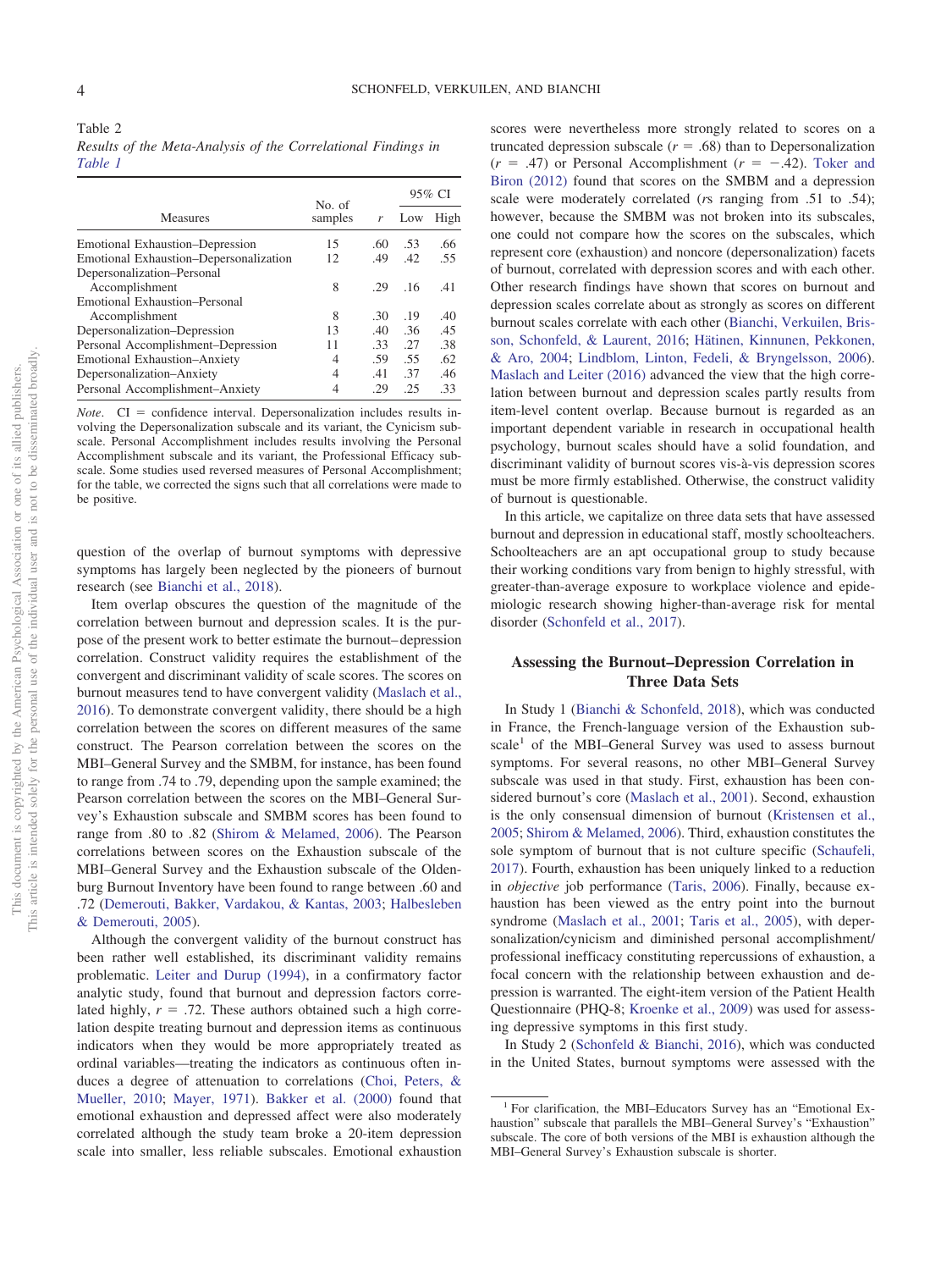14-item version of the SMBM [\(Toker, Melamed, Berliner, Zeltser,](#page-13-14) [& Shapira, 2012\)](#page-13-14). The SMBM comprises three subscales, namely, Physical Fatigue, Cognitive Weariness, and Emotional Exhaustion. The items in the Physical Fatigue subscale of the SMBM reflect a more general kind of ill-being as much as they reflect actual physical fatigue (e.g., "I feel fed up"; "I feel burned out"; "I feel like my 'batteries' are 'dead'"). This subscale represents the exhaustion-oriented core of burnout that most overlaps with the Exhaustion subscale of the MBI–General Survey and the Emotional Exhaustion subscale of the MBI–Educators Survey. One note on the Emotional Exhaustion subscale of the SMBM: It is measured differently from the (Emotional) Exhaustion subscale of the MBI. Two of its three items are more reflective of depersonalized interpersonal relationships at work (e.g., "I feel that I am not capable of being sensitive to the needs of coworkers and customers" [rewritten for our teacher study as "I feel I am unable to be sensitive to the needs of students and coworkers"]). The nine-item version of the PHQ (PHQ-9; [Kroenke & Spitzer, 2002\)](#page-12-11) was used to assess depressive symptoms in this second study [\(Martin-](#page-12-26)[Subero et al., 2017;](#page-12-26) [Pettersson, Boström, Gustavsson, & Ekselius,](#page-12-24) [2015\)](#page-12-24).

Study 3 also involved U.S. teachers. Burnout was assessed with the MBI–Educators Survey. We again assessed depression with the PHQ-9; however, we supplemented the PHQ-9 with the 10-item version of the Center for Epidemiological Studies Depression scale (CES-D-10; [Cole, Rabin, Smith, & Kaufman, 2004\)](#page-11-20), which would yield more stable estimates of a depression factor. Because there is mounting evidence in the abnormal psychology literature that depressive and anxiety symptoms are highly correlated and probably involve a common distress/dysphoria continuum [\(Caspi et al.,](#page-11-23) [2014;](#page-11-23) [Dohrenwend, Shrout, Egri, & Mendelsohn, 1980;](#page-11-21) [Kotov et](#page-11-22) [al., 2017;](#page-11-22) [Watson, 2005\)](#page-13-15), we also included the seven-item Generalized Anxiety Disorder scale in Study 3 (GAD-7; [Spitzer, Kroenke,](#page-13-13) [Williams, & Löwe, 2006\)](#page-13-13).

Because we have different measures of burnout symptoms and use samples that speak different languages, there is, to some extent, an opportunity for replication built into the research. We relied on confirmatory factor analysis (CFA) to estimate the magnitude of the correlation between the latent Burnout and Depression factors, and control for measurement error. We proceeded cautiously as per [Maslach and Leiter \(2016\)](#page-12-6) by calculating PHQ scores without including symptom items that, arguably, are reflected in each of the burnout scales under examination. We omitted one item from the CES-D-10 because the item, possibly, assesses what MBI (Emotional) Exhaustion measures.

In Study 1, in the interest of evaluating the question of the discriminant validity of a burnout measure, we assessed the correlation between the burnout and depression constructs. Based on the exhaustion items of the MBI–General Survey, we created a latent burnout variable. Study 1 has two advantages over our previous work [\(Bianchi & Schonfeld, 2018\)](#page-11-0). First, we conducted a CFA to better adjust for measurement error. Second, we controlled for item-level overlap.

In Study 2, in the interest of evaluating the question of the discriminant validity of a different burnout measure, our aim was to examine the correlations between latent Physical Fatigue, latent Cognitive Weariness, and latent Emotional Exhaustion, based on the relevant SMBM items, and latent Depression,

based on items in the PHQ-9. Study 2 overcomes three limitations of our earlier work [\(Schonfeld & Bianchi, 2016\)](#page-13-0). First, the current study includes a CFA to better control for measurement error. Second, the current study differentiates the subscales of the SMBM, Physical Fatigue, Cognitive Weariness, and Emotional Exhaustion. Third, the current study controls for itemlevel overlap.

In Study 3, we bring to bear a new sample in which we assessed burnout with the MBI–Educators Survey, two depression scales, and an anxiety scale. Study 3 provides a further examination of the discriminant validity of burnout with controls for measurement error and content overlap at the item level. In addition, in Studies 2 and 3, we developed models that were sufficiently identified to enable us to conduct higher-order CFAs and determine whether a second-order distress/dysphoria factor emerges on which firstorder Exhaustion, Depression, and Anxiety (in Study 3) factors load.

## **Method**

## **Participants**

The Study 1 sample comprised 911 French educational staff members, a majority of whom were schoolteachers. Eighty-three percent were women. The mean age of the sample was  $42.4$  ( $SD =$ 10.2). The mean length of employment in the education field was 15.0 years  $(SD = 10.2)$ . The study sample is described in the article by [Bianchi and Schonfeld \(2018\).](#page-11-0) In Study 2, the sample comprised 1,386 U.S. schoolteachers. Seventy-seven percent were women. The mean age was  $42.7$  ( $SD = 11.4$ ). The mean number of years teaching was  $14.7$  ( $SD = 9.6$ ). The study sample is described in the article by [Schonfeld and Bianchi \(2016\).](#page-13-0) The sample in Study 3 consisted of 734 U.S. teachers, of whom 78% were women. The mean age was  $43.3$  ( $SD = 11.7$ ). The mean number of years teaching was  $13.6$  ( $SD = 8.9$ ). The sample has not been previously studied.

## **Measures**

The measures used in each of the three studies are described in detail in [Table 3.](#page-5-0) Because the studies were conducted separately, and had different aims, the measures were treated slightly differently from study to study. Any changes made in the scales are documented in the table.

To summarize, in Study 1, burnout symptoms were assessed with the five-item French-language version [\(Papineau et al., 2005\)](#page-12-25) of the Exhaustion subscale of the MBI–General Survey and depressive symptoms, with the French version of the PHQ-8 [\(Arthurs](#page-10-5) [et al., 2012\)](#page-10-5). In Study 2, burnout symptoms were assessed with the three subscales of 14-item version of the SMBM [\(Toker et al.,](#page-13-14) [2012\)](#page-13-14): Physical Fatigue, Cognitive Weariness, and Emotional Exhaustion. Depressive symptoms were assessed with the PHQ-9 [\(Kroenke & Spitzer, 2002\)](#page-12-11). In Study 3, burnout symptoms were assessed with the three subscales of the MBI–Educators Survey: Emotional Exhaustion, Depersonalization, and Personal Accomplishment. Depressive symptoms were assessed with the PHQ-9 [\(Kroenke & Spitzer, 2002\)](#page-12-11) *and* the CES-D-10 [\(Cole et al., 2004\)](#page-11-20); anxiety symptoms were assessed with the GAD-7 [\(Spitzer et al.,](#page-13-13) [2006\)](#page-13-13).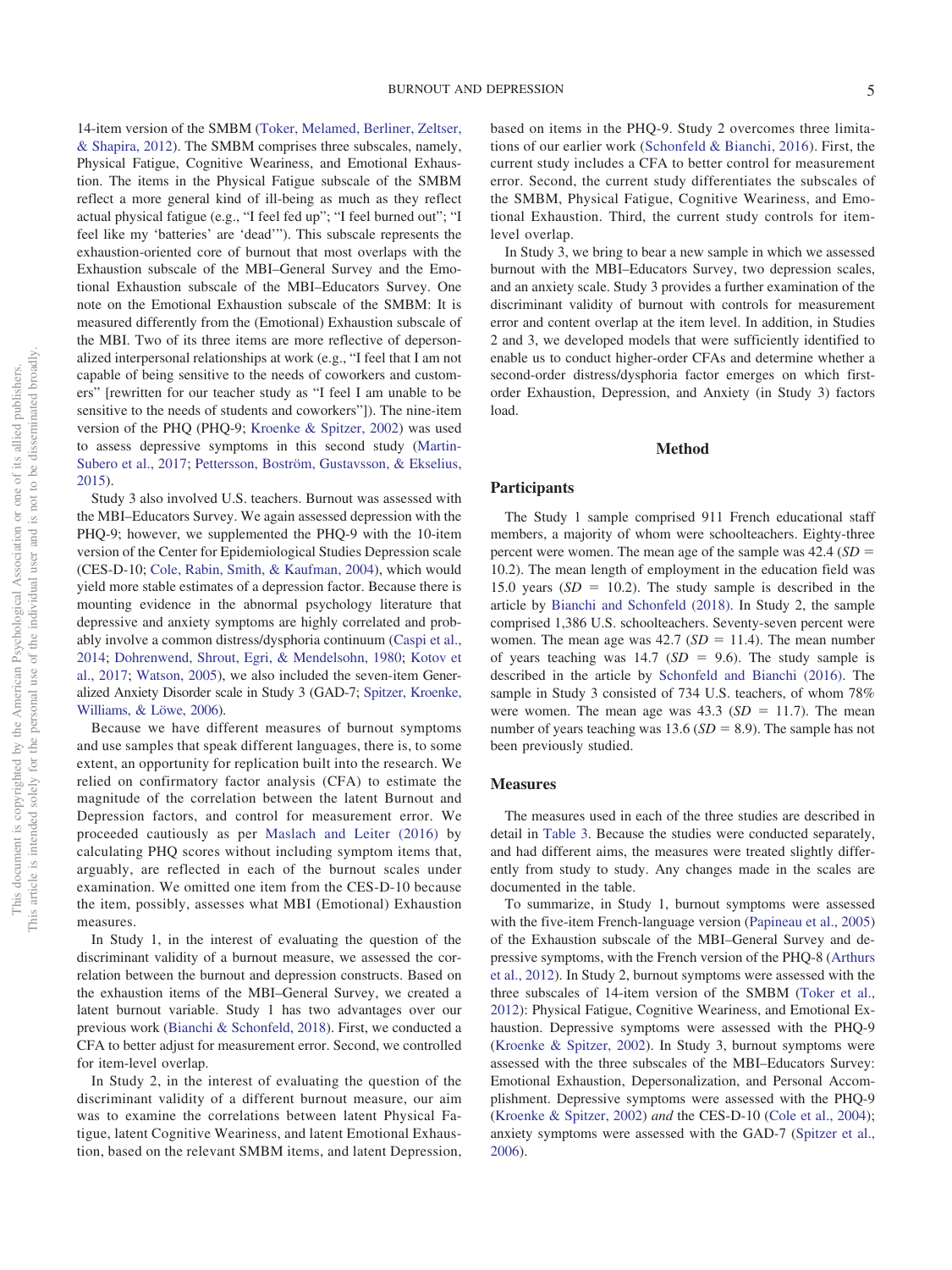# 6 SCHONFELD, VERKUILEN, AND BIANCHI

<span id="page-5-0"></span>

| Table 3                                 |  |  |  |  |
|-----------------------------------------|--|--|--|--|
| Instruments Used in Studies 1, 2, and 3 |  |  |  |  |

| Measures                        | Explanation of the measures                                                                                                                                                                                                                                                                                                                                                                                                                                                                                                                        |
|---------------------------------|----------------------------------------------------------------------------------------------------------------------------------------------------------------------------------------------------------------------------------------------------------------------------------------------------------------------------------------------------------------------------------------------------------------------------------------------------------------------------------------------------------------------------------------------------|
|                                 | Study 1                                                                                                                                                                                                                                                                                                                                                                                                                                                                                                                                            |
| MBI-GS's Exhaustion<br>subscale | French version of the Maslach Burnout Inventory-General Survey's (MBI-GS) Exhaustion subscale<br>Five items; e.g., "Je me sens épuisé(e) à la fin de ma journée de travail." [I feel exhausted at the end of my<br>workday.]                                                                                                                                                                                                                                                                                                                       |
|                                 | The MBI's response format, which ordinarily applies to the last year, was modified to match the PHQ's 0-3<br>format (not at all-nearly every day over the last two weeks). The mean score was calculated.<br>$M = 1.25$ ; $SD = .84$ ; $\alpha = .89$                                                                                                                                                                                                                                                                                              |
| PHQ-8                           | No other subscales of the MBI-GS were used in Study 1.<br>French version of the eight-item Patient Health Questionnaire (PHQ), Depression module. The ninth and last<br>item, a suicidal ideation item, was not used in the study.<br>Exemplary item: "Etre triste, déprimé(e) ou désespéré(e)." [To be sad, depressed or hopeless.]<br>For the scale's format, see above.                                                                                                                                                                         |
| PHQ-6                           | $M = 1.01$ ; $SD = .72$ ; $\alpha = .885$<br>French version of six-item adaptation of the abovementioned PHQ-8<br>We omitted two fatigue-related items (sleep problems and tiredness) from the eight-item version because the<br>two items arguably cover some of the same content as the MBI Emotional Exhaustion subscale.<br>$M = .85$ ; $SD = .72$ ; $\alpha = .85$<br>Note:                                                                                                                                                                   |
|                                 | 1. The original time frame for MBI-GS items is 1 year and the time frame for PHQ items 2 weeks. To mitigate<br>the influence of format differences on the Exhaustion–PHQ correlation, we adjusted the time frame of the<br>MBI-GS's Exhaustion subscale to make it more compatible with that of the PHQ.<br>2. Instead of presenting total scores as is usually done with the full nine-item version of the PHQ, we<br>calculated the item mean score to better understand the comparability of the scores on the eight- and six-item<br>versions. |
|                                 | Study 2                                                                                                                                                                                                                                                                                                                                                                                                                                                                                                                                            |
| <b>SMBM</b>                     | Shirom-Melamed Burnout Measure (SMBM) comprises 14 items and three subscales.<br>The response format for all SMBM items is as follows: never or almost never [0]  sometimes [3]  always<br>or almost always [6]. The scale applies to the previous month.                                                                                                                                                                                                                                                                                          |
| 1. Physical Fatigue             | We calculated the mean score for each scale.<br>Six items; e.g., "I have no energy for going to work in the morning."<br>$M = 4.17$ , $SD = 1.62$ , $\alpha = .94$                                                                                                                                                                                                                                                                                                                                                                                 |
| 2. Cognitive Weariness          | Five items; e.g., "My thinking process is slow."<br>$M = 3.31$ , $SD = 1.51$ , $\alpha = .95$                                                                                                                                                                                                                                                                                                                                                                                                                                                      |
| 3. Emotional Exhaustion         | Three items; e.g., "I feel I am unable to be sensitive to the needs of coworkers and students."<br>$M = 2.92$ , $SD = 1.42$ , $\alpha = .83$<br>Note:                                                                                                                                                                                                                                                                                                                                                                                              |
|                                 | 1. The content of the SMBM's Emotional Exhaustion subscale resembles that of the MBI's Depersonalization<br>subscale more than the content of MBI's Emotional Exhaustion subscale.<br>2. The content of the SMBM's Physical Fatigue subscale more closely resembles that of the MBI's Emotional<br>Exhaustion subscale.                                                                                                                                                                                                                            |
| PHQ-9                           | Full nine-item Patient Health Questionnaire depression module; e.g., "Feeling down, depressed, or hopeless."<br>We calculated mean scores for the PHQ-9 and $-6$ (below).<br>$M = .98$ , $SD = .67$ , $\alpha = .88$                                                                                                                                                                                                                                                                                                                               |
| PHQ-6                           | Six-item version of the abovementioned PHQ-9.<br>Three items from the PHQ-9 were omitted; two were the fatigue-related items (sleep problems and tiredness)<br>because of potential content overlap with the SMBM's Physical Exhaustion subscale; one additional deleted<br>item was the "trouble concentrating" item because of potential content overlap with the SMBM's Cognitive<br>Weariness subscale.<br>$M = .80$ , $SD = .66$ , $\alpha = .82$<br>Note:                                                                                    |
|                                 | 1. Because the PHQ applies to the last 2 weeks and the SMBM applies to the last month, time spans that are<br>close, we did not manipulate the response formats of either scale.<br>2. Instead of presenting total scores as is usually done with the PHQ, we calculated the item mean score to<br>better understand the comparability of the scoring of the nine- and six-item versions.                                                                                                                                                          |
|                                 | Study 3                                                                                                                                                                                                                                                                                                                                                                                                                                                                                                                                            |
| MBI-ES                          | Maslach Burnout Inventory–Educators Survey (MBI-ES). It comprises 22 items and three subscales.<br>The response format for all items is a 7-point scale that covers the previous year (from 0 [for never] to 6 [for<br><i>every day</i> ]). We calculated the mean score on each subscale                                                                                                                                                                                                                                                          |
| 1. Emotional Exhaustion         | Nine items; e.g., "I feel emotionally drained by work."<br>$M = 3.56$ , $SD = 1.42$ , $\alpha = .93$                                                                                                                                                                                                                                                                                                                                                                                                                                               |

(*table continues*)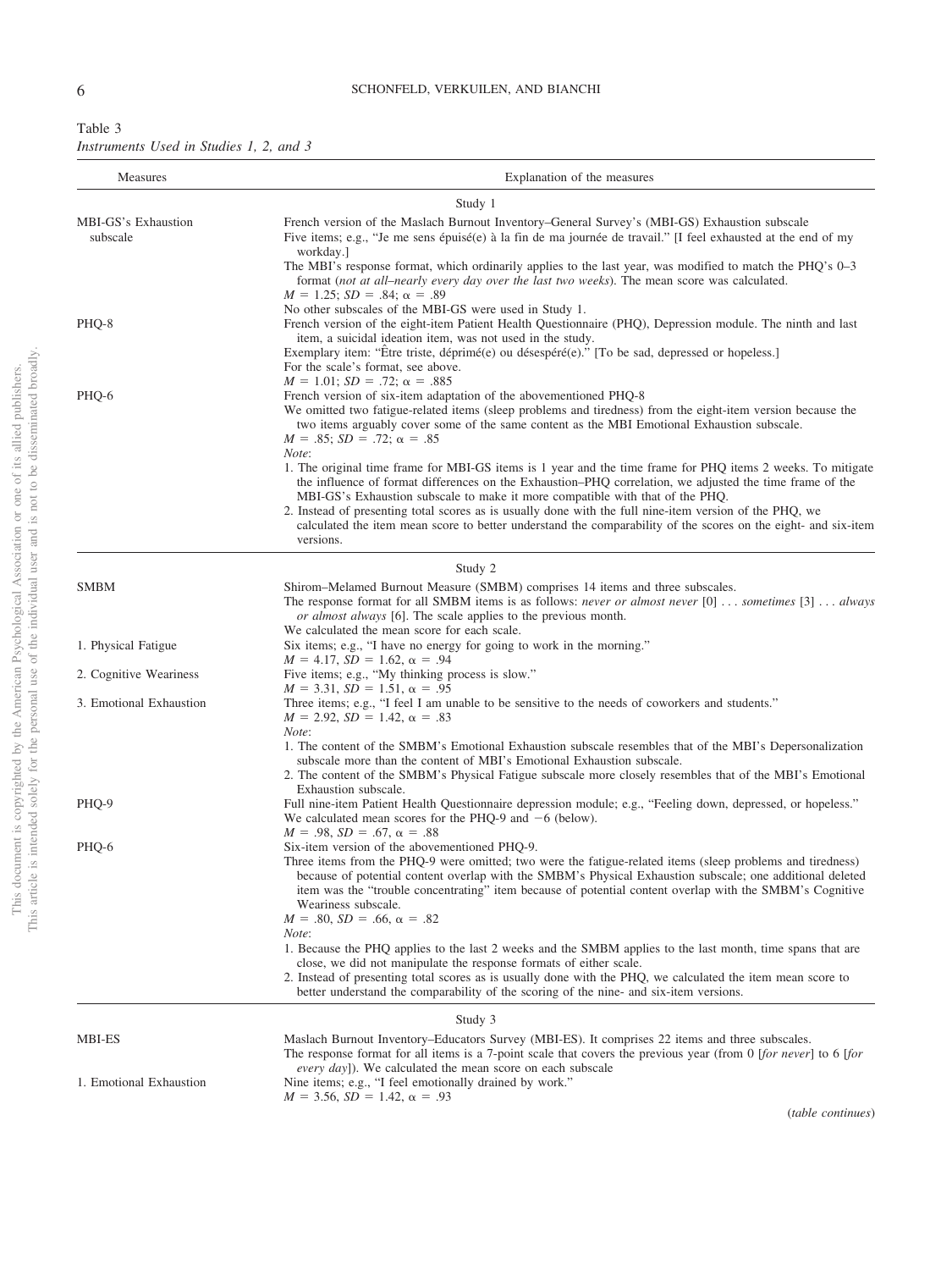#### BURNOUT AND DEPRESSION 7

|  |  | Table 3 (continued) |
|--|--|---------------------|
|--|--|---------------------|

| Measures                      | Explanation of the measures                                                                                                                                                                                                                                                              |  |  |
|-------------------------------|------------------------------------------------------------------------------------------------------------------------------------------------------------------------------------------------------------------------------------------------------------------------------------------|--|--|
| 2. Depersonalization          | Five items; e.g., "I feel I treat some students as if they were impersonal objects."<br>$M = 1.88$ , $SD = 1.30$ , $\alpha = .75$                                                                                                                                                        |  |  |
| 3. Personal<br>Accomplishment | Eight items; e.g., "I deal effectively with the problems of my students."<br>$M = 4.29$ , $SD = .92$ , $\alpha = .80$                                                                                                                                                                    |  |  |
| $CES-D-10$                    | 10-item version of the Center for Epidemiological Depression scale; e.g., "I felt my life had been a failure."<br>$M = 2.35$ , $SD = 1.16$ , $\alpha = .86$                                                                                                                              |  |  |
| CES-D-9                       | Nine-item version of the abovementioned scale. One item, "I feel that everything I do is an effort," was<br>omitted because of potential content overlap with the Emotional Exhaustion subscale of the MBI.<br>$M = 2.58$ , $SD = .80$ , $\alpha = .84$<br>Note:                         |  |  |
|                               | To mitigate the influence of format differences on the MBI–CES-D correlations, we modified the CES-D's<br>response format, which ordinarily applies to the last week, to match the MBI's 1-year response format. We<br>did not change the format of the PHQ, the other depression scale. |  |  |
| PHO-9                         | Full nine-item Patient Health Questionnaire depression module<br>We calculated mean scores for the PHQ-9 and $-7$ (below).<br>$M = .98$ , $SD = .67$ , $\alpha = .88$                                                                                                                    |  |  |
| PHO-7                         | Seven-item version of the abovementioned PHQ-9; two fatigue-related items (sleep problems and tiredness)<br>were omitted from the PHQ-9 because of potential content overlap with the MBI's Emotional Exhaustion<br>subscale.<br>$M = .80$ , $SD = .66$ , $\alpha = .82$<br>Note:        |  |  |
|                               | Instead of presenting total scores as is usually done with the PHQ, we calculated the item mean score to better<br>understand the comparability of the scoring of the nine- and seven-item versions.                                                                                     |  |  |
| GAD-7                         | Seven-item Generalized Anxiety Disorder scale; e.g., "Feeling nervous, anxious or on edge."<br>$M = 8.36$ , $SD = 6.00$ , $\alpha = .93$<br>As per the usual scoring, we used the total score. Like the PHQ-9, the time frame for the GAD-7 is the last<br>two weeks.                    |  |  |

# **Procedure**

In Study 1, educational staff members in France were reached by e-mail contacts with school administrators. School administrators were invited to themselves complete an Internet survey and to forward our cover e-mail to staff members. The e-mail briefly described the nature of the study and contained a weblink to the online survey. In Study 2, school administrators in 18 U.S. states were contacted by e-mail, and asked to forward the e-mail to their teachers, with one exception as explained below. As in France, the e-mail briefly described the nature of Study 2, and asked the teachers to participate, except in a locality in which we were required, with the principal's permission, to contact teachers by placing in their in-school mailboxes flyers describing the nature of the study and asking them to participate. In Study 3, we used procedures in 22 states like those used in Study 2.

Our recruitment procedures did not permit us to calculate the teachers' response rate. Barriers to calculating the response rate included having administrators at each school act as gatekeepers to our access to teachers. In most cases, we could not find out if the administrator gave us access to teachers or not. Because we conducted an analytic, rather than a descriptive, study (see [Kristensen,](#page-12-30) [1995,](#page-12-30) p. 21), we were not concerned with estimating the prevalence of burnout or depression. Rather our goal was to estimate the burnout– depression correlation in a sample in which we had low, medium, and high scorers on the relevant scales.

Each study was conducted in accordance with the ethical standards of the investigator's home university's institutional research committee (and that of the institutional review board of one U.S. locality's education department). In both countries, potential respondents were told that participation was voluntary and that they could withdraw from the study at any time and for any reason. In the three studies, confidentiality was assured. We note that Internet surveys are as reliable and valid as paper-and-pencil questionnaires [\(Gosling, Vazire, Srivastava, & John, 2004;](#page-11-25) [Jones, Ferny](#page-11-24)[hough, de-Wit, & Meins, 2008;](#page-11-24) [Ritter, Lorig, Laurent, & Mat](#page-12-28)[thews, 2004\)](#page-12-28).

#### **Data Analyses**

We conducted a CFA in each sample, using the weighted least squares method in Mplus 8.1 [\(Muthén & Muthén, 1998 –2017\)](#page-12-27). We treated the items as ordinal in view of their skew. As might be expected in a nonclinical sample, depression items were skewed toward the bottom. This is less true for the other items. Regardless, it is current recommended practice to use an ordinal estimation method when analyzing ordinal items. The recent literature recommends weighted least squares or maximum likelihood by numerical integration. Not adjusting for ordinality, especially for skewed items, can distort estimates [\(Li, 2016\)](#page-12-29). It tends to inflate the number of latent variables needed because so-called "difficulty factors" emerge that reflect similarities among items with similar skew. In Study 1, we created latent Depression and latent Burnout factors. In Study 2, we created latent Depression and latent Physical Fatigue, Cognitive Weariness, and Emotional Exhaustion factors based on the items that belong to their respective scales. In Study 3, we created latent Depression, Anxiety, Emotional Exhaustion, Depersonalization, and Personal Accomplishment factors based on the items that belong respectively to the original scales.

In view of [Maslach and Leiter's \(2016\)](#page-12-6) earlier mentioned concern about content overlap at the item level, in Study 1 we deliberately excluded two depression items that pertain to fatigue, PHQ Items 3 ("Trouble falling or staying asleep, or sleeping too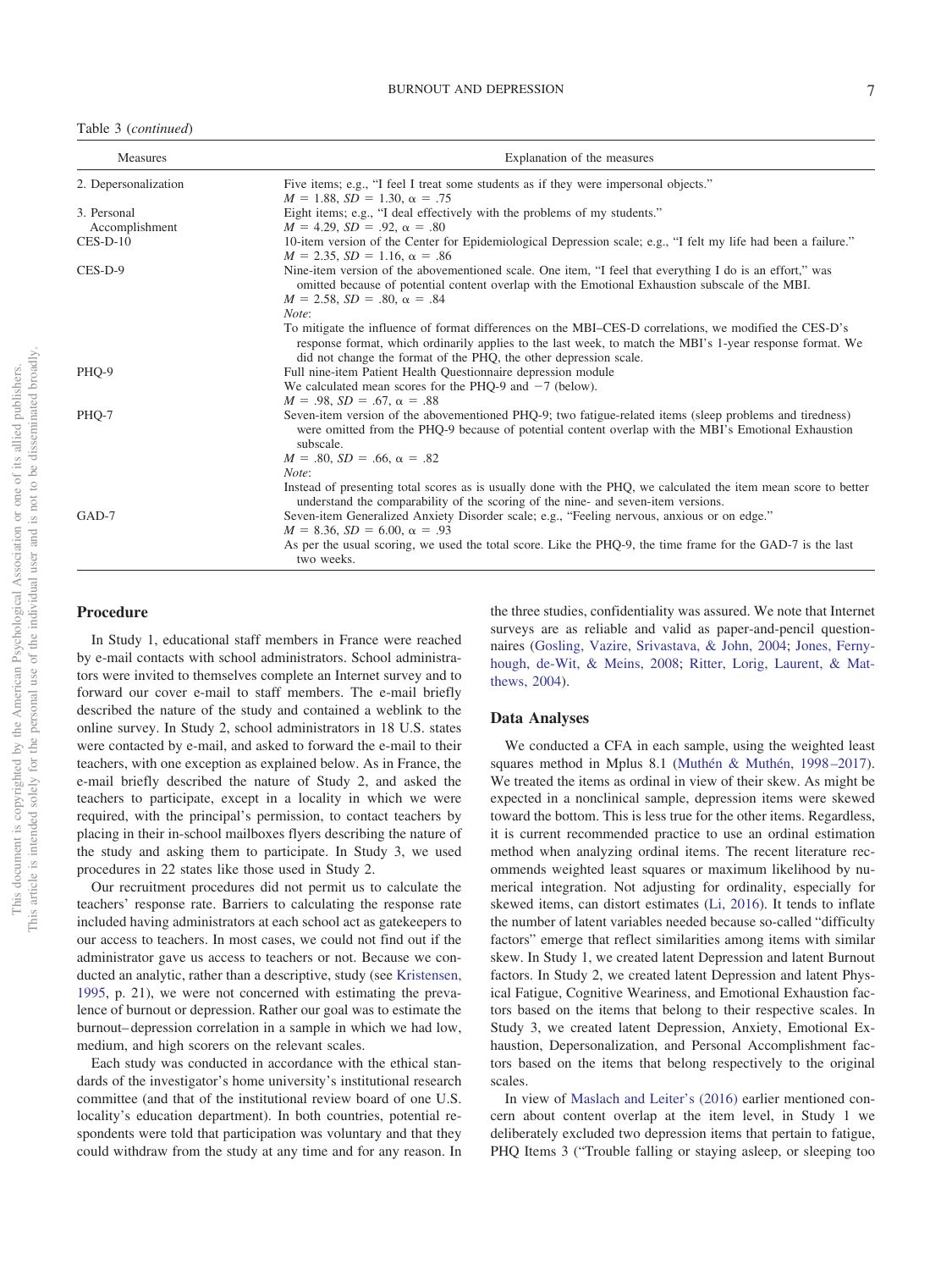much") and 4 ("Feeling tired or having little energy"). Because there was the potential for even greater content-level item overlap involving the PHQ-9 and the SMBM, we deliberately excluded three depression items of the PHQ in Study 2. The items were PHQ Items 3, 4, and 7 ("Trouble concentrating on things, such as reading the newspaper or watching television"). With regard to Item 7 on the PHQ, we were concerned about overlap with the SMBM's Cognitive Weariness items. In Study 3, we deliberately omitted three depression items that pertain to fatigue, PHQ Items 3 and 4 and CES-D-10 Item 5 ("I felt that everything I did was an effort").

#### **Results**

In the CFA involving the Study 1 French data, we let PHQ-8 Items 1, 2, 5, 6, 7, and 8 load on latent Depression. All five of the MBI–General Survey's Exhaustion items were allowed to load on latent Burnout. Without cross-loadings or correlated residuals, latent Burnout and latent Depression were highly correlated ( $r = .86$ ). The chi-square statistic was 308.12,  $df =$ 43. Although three (comparative fit index  $[CFI] = 0.983$ , Tucker–Lewis index [TLI] = 0.978, standardized root mean square residual  $[SRMR] = 0.033$  of the other four fit statistics Mplus yields indicated a good fit, one statistic (root mean square error of approximation  $[RMSEA] = 0.082$  could have been better. The fact that RMSEA tends to be systematically higher relative to its benchmarks compared to the other fit indices, sometimes artificially so, has been noted in the literature [\(Browne, MacCallum,](#page-11-26) [Kim, Andersen, & Glaser, 2002\)](#page-11-26). The effect identified by [Browne](#page-11-26) [et al. \(2002\)](#page-11-26) is most notable when indicators have relatively high reliability, as is the case here. To improve the fit in this CFA, we used rational decision-making supported by the modification indices in allowing three pairs of residuals to correlate, leading to a chi-square of 229.29,  $df = 40$ : PHQ Items 1 and 2 (the two cardinal symptoms of depression, anhedonia and depressed mood, which often co-occur), PHQ Items 7 and 8 (attention problems and psychomotor retardation or restlessness), and MBI-GS's Exhaustion subscale Items 1 and 2 (two items with similar meanings, "emotionally drained" and "used up"). The RMSEA fell to 0.072. As expected, the other fit indices remained satisfactory (CFI  $=$  $0.988$ , TLI = 0.983, SRMR = 0.028); the correlation between latent Burnout and latent Depression remained very large  $(r =$ .88). We saw no point in continuing efforts to improve the RMSEA. These correlated residuals primarily served to manage misfit generated by local dependence (i.e., doublets) and did not alter the substantive conclusions. If there were additional indicators (e.g., the full MBI–General Survey), we could have developed a second-order CFA. However, given the data in Study 1, it was not possible because a model with a secondorder factor would be underidentified.

In the CFA we conducted using the Study 2 U.S. data, we let PHQ-9 Items 1, 2, 5, 6, 8, and 9 load on the Depression factor; we let the appropriate SMBM items load on latent Physical Fatigue, Cognitive Weariness, and Emotional Exhaustion factors. Without cross-loadings or correlated residuals (chi-square  $= 1457.69$ ,  $df =$ 164), the correlations among the latent variables were high (see [Table 4](#page-7-0) for the final correlations), and three of the other four fit statistics indicated a good fit (CFI =  $0.984$ , TLI =  $0.982$ ,  $SRMR = 0.029$ ). One fit statistic, however, could be improved

#### <span id="page-7-0"></span>Table 4

*Correlations Among the First-Order Factors in the Confirmatory Factor Analysis in Study 2*

| Factor                      | Depression | Physical<br>Fatigue | Cognitive<br>Weariness |
|-----------------------------|------------|---------------------|------------------------|
| Physical Fatigue            | .83        |                     |                        |
| Cognitive Weariness         | .75        | .84                 |                        |
| <b>Emotional Exhaustion</b> | .64        | .72                 | .73                    |

upon ( $RMSEA = 0.075$ ). As before, to test whether misfit induced by local dependence mattered, we allowed three pairs of residuals (e.g., Physical Fatigue Items 4 and 6—"fed up" and "burned out") to correlate on both rational (similar meaning) and empirical (modification indices) grounds. The chi-square statistic was 1090.55,  $df = 161$ . The fit was improved (CFI = 0.989, TLI =  $0.987$ , SRMR =  $0.027$ , RMSEA =  $0.065$ ). The correlations in [Table 4](#page-7-0) did not change, or changed by .01, suggesting that the misfit indicated by RMSEA did not materially influence the results.

Next, we took advantage of our having four factors by conducting a second-order CFA, which we could not do with the twofactor solution we obtained with the Study 1 data. We let the four factors load on a single second-order distress/dysphoria factor and allowed the same pairs of residuals to correlate as we did above (chi-square  $= 1125.70$ ,  $df = 163$ ). The other fit statistics were satisfactory (CFI =  $0.988$ , TLI =  $0.986$ , SRMR =  $0.028$ ,  $RMSEA = 0.065$ ). Each first-order factor's standardized loading on the higher-order factor was 0.78 or greater  $(M = 0.87)$ .

In Study 3, without cross-loadings or correlated residuals (chisquare  $=$  4806.43,  $df = 935$ ), we examined the five factors of interest, latent Depression, Anxiety, Emotional Exhaustion, Depersonalization, and Personal Accomplishment (CFI =  $0.934$ ,  $TLI = 0.930$ ,  $SRMR = 0.061$ ,  $RMSEA = 0.075$ ). We improved model fit by allowing correlated residuals of items with similar meanings. Reasoning that exhaustion is the core of burnout, and supported by the modification indices, we also allowed crossloadings. For example, the MBI Personal Accomplishment item (Item 12), "I feel energetic," cross-loaded negatively on the Emotional Exhaustion factor. The model fit improved (CFI  $= 0.960$ ,  $TLI = 0.957$ ,  $SRMR = 0.051$ ,  $RMSEA = 0.058$ ). The chi-square statistic was 3255.55,  $df = 927$ . The final correlations among the first-order factors are found in [Table 5.](#page-8-0) The correlations among the Depression, Anxiety, and Emotional Exhaustion factors found in the table differ slightly from the correlations obtained in the original model (on average between .01 and .02). The correlations involving the Personal Accomplishment factor changed more noticeably (from .07 to .11). This was because some individual items (e.g., "energetic") better reflected a different factor (Emotional Exhaustion) than the factor originally specified as per the make-up of the MBI (Personal Accomplishment subscale). The two positively worded CES-D items (e.g., hopeful about the future) loaded on the Personal Accomplishment factor, and *all* the Personal Accomplishment items are positively worded, underlining local wording-related dependencies.

We conducted a second-order CFA with the Study 3 data  $\text{(chi-square} = 3562.06, df = 932).$  In view of the high correlations among the Emotional Exhaustion, Depersonalization,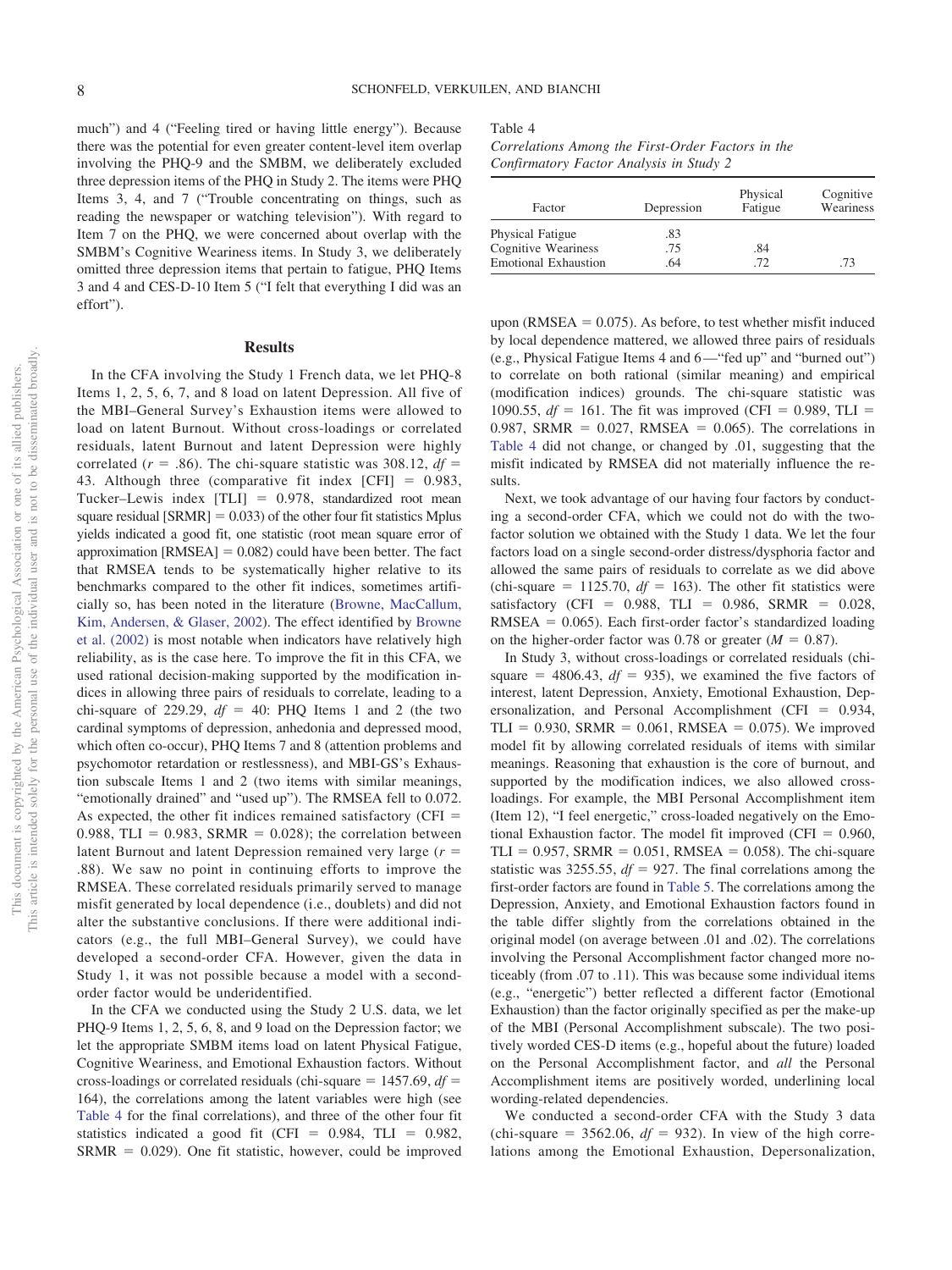<span id="page-8-0"></span>Table 5 *Correlations Among the Study 3 First-Order Factors*

| Factor                      | Depression | Anxiety | <b>Emotional Exhaustion</b> | Depersonalization |
|-----------------------------|------------|---------|-----------------------------|-------------------|
| Anxiety                     | .84        |         |                             |                   |
| <b>Emotional Exhaustion</b> | .85        |         |                             |                   |
| Depersonalization           | .73        | .65     | .79                         |                   |
| Personal Accomplishment     | $-.49$     | $-.35$  | $-47$                       | $-.67$            |

Depression, and Anxiety factors, we next let those four factors (but not Personal Accomplishment) load on the second-order distress/dysphoria factor. The fit of this higher-order model was satisfactory (CFI =  $0.955$ , TLI =  $0.952$ , SRMR =  $0.055$ ,  $RMSEA = 0.062$ ). The first-order factors' standardized loadings on the higher order factor were .84 or greater  $(M = .88)$ .

#### **Discussion**

We evaluated, in three samples, the magnitude of the correlation between burnout and depression, adjusting for measurement error and item-level content overlap. To be conservative, we omitted, as per [Maslach and Leiter \(2016\),](#page-12-6) fatigue-related items from the depression scales under scrutiny. We examined the correlation between latent Burnout, as manifest in the MBI–General Survey's Exhaustion items (Study 1), SMBM items (Study 2), and MBI– Educators Survey items (Study 3), and latent Depression and, in Study 3 only, latent Anxiety. We observed that the correlations between latent Exhaustion and latent Depression were high ( $rs \ge$ .83), and the latent Exhaustion–Anxiety correlation was almost as high  $(r = .77)$ . These results cast serious doubt on the discriminant validity of burnout scales. The results, combined with the earlier mentioned research on the parallel nomological networks of burnout and depression [\(Bianchi et al., 2018\)](#page-11-1), suggest that burnout scales essentially measure what depression (and anxiety) scales measure.

Regarding Study 1, latent Burnout and latent Depression correlated .86 –.88 depending on whether we released some constraints on the tested model, even with fatigue-related items omitted from the pool of PHQ-8 items. In Study 2, latent Physical Fatigue was found to correlate .83 with latent Depression. Latent Depression had a slightly lower correlation with latent Cognitive Weariness and a still lower correlation with latent Emotional Exhaustion. Our second-order CFA indicated that all four factors loaded highly on the second-order factor, suggesting that Depression, Physical Fatigue, Cognitive Weariness, and Emotional Exhaustion were essentially manifestations of the same construct. Given that Physical Fatigue and Cognitive Weariness (e.g., in terms of difficulties paying attention) are part of the symptomatology of depression, and that we deliberately omitted those symptoms in developing the latent Depression construct, the higher-order construct is more fully reflective of distress/dysphoria. That SMBM-type Emotional Exhaustion, which is more reflective of depersonalized interpersonal relationships at work than of fatigue, loaded on the higher order construct is not surprising because ancillary symptoms of depression include irritability, distancing oneself from others, and "not caring anymore" [\(APA, 2013\)](#page-10-0).

In Study 3, latent Depression and latent Anxiety were highly related to latent Emotional Exhaustion (correlations were .85 and

.77, respectively); latent Depression and latent Anxiety correlated highly with one another (.84). Secondarily, latent Depression, latent Anxiety, and latent Emotional Exhaustion were almost as highly correlated with latent Depersonalization. All four first-order factors loaded on the second-order distress/dysphoria factor. The second-order factor that emerged in Study 3 reflects a dimensional conceptualization of psychopathology, a conceptualization that includes distressful/dysphoric symptoms such as those of depression and anxiety [\(Kotov et al., 2017\)](#page-11-22).

One potential objection to our interpretation of the results could be that if depression and burnout are "the same thing," then a one-factor model should fit the data well. Put differently, without a one-factor model, the claim that burnout is encompassed by depression would not be strong. Such an objection, though possibly tempting at first sight, is not justified. Factor analysis is a method that accounts for shared variance among a set of items by positing latent variables, which are missing, nonobservable independent variables in a multivariate regression. Upon conditioning on these latent variables, the items should be independent. Ideally, the latent variables have substantively meaningful interpretations. However, it is nearly inevitable that there are one or more small factors that make the one-factor model less plausible in practice and thus undermine the desired model. For example, items that are part of the same scale tend to share some variance due to wording effects common to how the items are written, meaning that the items are likely to make up a factor of their own. Negatively and positively worded items, for instance, tend to share a bit more common variance with each other than would be consistent with a single-factor model. This point is notably elaborated in [Podsakoff,](#page-12-31) [MacKenzie, Lee, and Podsakoff \(2003\).](#page-12-31)

[Maslach and Leiter \(2016\)](#page-12-6) argued that part of the reason why burnout and depression scales correlate as highly as they do is because of content overlap at the level of fatigue items in the two types of scales. The findings from our three studies consistently suggest that such content overlap does not explain the high correlations among burnout and depression measures. The results suggest that a better explanation for the high correlation between burnout and depression is that burnout and depression scales tap the same phenomenon, namely, distress/dysphoria.

Another potential concurrent explanation of our findings might be that burnout and depression are comorbid conditions. The comorbidity explanation is problematic because discriminant validity findings bearing on burnout would have to first show that burnout is, indeed, separate from depression; the findings from the three studies fail to establish burnout's discriminant validity. Moreover, it should be recalled that burnout is *not* characterized nosologically and diagnostically. By definition, comorbidity involves (at least) two nosologically separate, diagnosable entities.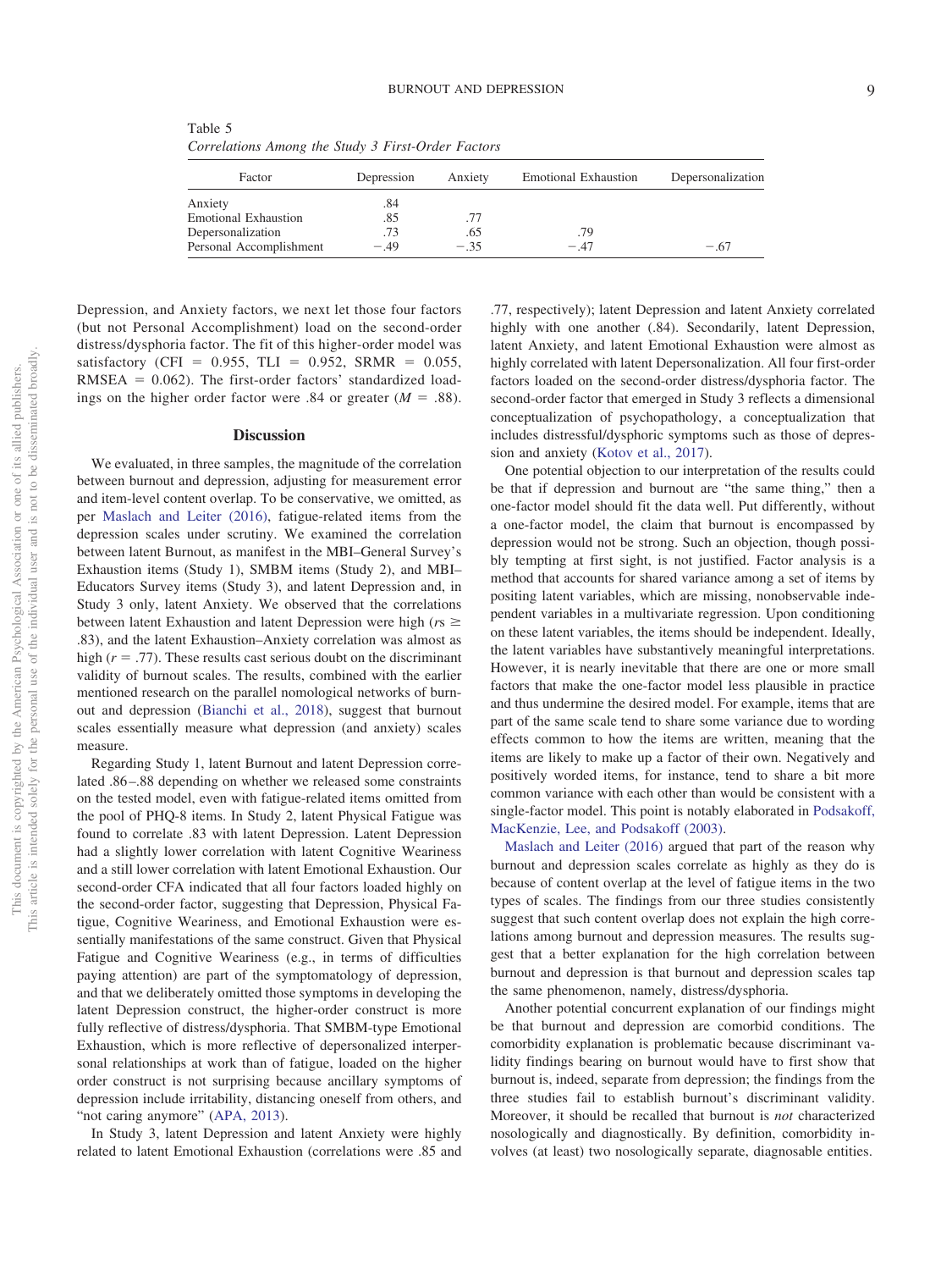Our findings can be put into perspective with those of previous CFA studies. In an influential study of 307 health care workers, [Leiter and Durup \(1994\)](#page-12-23) conducted a CFA involving the MBI (22-item version), the Beck Depression Inventory, and the Profile of Mood States. The authors concluded that burnout and depression were best-modeled as two second-order factors, while recognizing that the correlation between the two factors (.72) was strong. However, the study had important limitations that undermined the validity of the two- (higher-order) factor solution. First, the final model had a poor fit (adjusted goodness-of-fit index or  $AGFI = .810$ ). Second, the authors excluded almost half the depression items for reasons of skewness. Skewness was not a problem in our work because we treated the items as ordinal variables. Third, in [Leiter and Durup's \(1994\)](#page-12-23) study, burnout and depressive symptoms were assessed within highly different time windows (see [Bianchi et al., 2016\)](#page-11-16), which was not the case in Study 1 and largely not the case in Studies 2 and 3.

[Bakker et al. \(2000\)](#page-10-4) published another frequently cited CFA study of burnout and depression measures. This study involved 154 Dutch teachers. These authors focused on (a modified 20-item version of) the MBI and the 20-item version of the CES-D. [Bakker](#page-10-4) [et al. \(2000\)](#page-10-4) concluded that their CFAs provided "strong evidence for the discriminant validity of burnout and depression" (p. 261). This conclusion, however, is also questionable. In [Bakker et al.'s](#page-10-4) [\(2000\)](#page-10-4) study, emotional exhaustion correlated more strongly with depression than with depersonalization and personal accomplishment, the two other putative components of burnout. A second problem, which mirrors a problem found in the study by [Leiter and](#page-12-23) [Durup \(1994\),](#page-12-23) is that the measures of burnout and depressive symptoms covered highly different periods of time (1 year vs. 1 week). In contrast to [Leiter and Durup \(1994\)](#page-12-23) and [Bakker et al.](#page-10-4) [\(2000\),](#page-10-4) our research (a) mitigated the problem of incommensurate time periods for symptom assessment, (b) relied on large samples, and (c) used more advanced, technically stronger analytic techniques.

### **Limitations**

The present work has at least three limitations. First, the studies were cross-sectional. There is a need for longitudinal research that would show the stability of burnout and depressive symptoms over time. Second, the sample was limited to one occupational group, educational staff. Research on burnout– depression involving other occupational groups is needed for purposes of external validity. This being mentioned, the evidence enumerated in [Table 1](#page-2-0) shows that in a variety of occupational groups, and in one general population sample, scores on the MBI's Emotional Exhaustion subscale were more highly related to scores on measures of depression and anxiety than to scores on measures of the other two putative MBI-related components of burnout. These findings were sustained by our meta-analysis. In addition, [Ahola, Hakanen, Perhoniemi, and](#page-10-7) [Mutanen's \(2014\)](#page-10-7) research with dentists and [Wurm et al.'s](#page-13-16) [\(2016\)](#page-13-16) research with physicians also tie burnout and depression closely together. A third limitation is that the study samples were predominantly female; it might be feared that the findings do not apply to males. Such a concern is unjustified, however. For instance, the study by [Jansson-Fröjmark and Lindblom](#page-11-13) [\(2010\),](#page-11-13) included in our meta-analytical review, had substantial

numbers of men. In a similar vein, research conducted by [Brenninkmeyer et al. \(2001\)](#page-11-6) and [Halpern, Maunder, Schwartz,](#page-11-9) [and Gurevich \(2012\)](#page-11-9) involving predominantly male samples also found that Emotional Exhaustion was more highly related to depressive symptoms than to the other components of the MBI.

## **Strengths**

One strength of our work is that we conducted the research with three different burnout measures and two different depression measures in two different countries and in two different languages, building a degree of replicability in the findings. Second, we used two different depressive symptom scales as well as an anxiety measure. Building an anxiety measure into Study 3 strengthened the case that burnout scales largely measure distress/dysphoria. Third, we used the most commonly employed burnout measure, the MBI, and an alternative measure, the SMBM. Fourth, we relied on advanced analytic techniques that allowed us to overcome limitations of past factor analytic studies. Finally, we controlled item-level content overlap. This analytical strategy allowed us to effectively address recently raised issues surrounding the origin of burnout– depression redundancy [\(Maslach & Leiter, 2016\)](#page-12-6).

### **Legal Ramifications of Burnout–Depression Overlap**

At clinical levels of severity, depression is a disabling mental disorder that can be diagnosed by occupational health specialists [\(Kahn, 2008;](#page-11-4) [Liu & Van Liew, 2003\)](#page-12-9). The [Americans with Dis](#page-10-6)[abilities Act of 1990](#page-10-6) (ADA; Public Law No: 101–336; 2008 Amendment to the law, i.e., [ADA Amendments Act of 2008,](#page-10-8) Public Law 110-325) bars discrimination against workers based on their disabilities. A disability is defined as "a physical or *mental* [emphasis ours] impairment that substantially limits one or more major life activities of such individual." The law also requires that workplaces make "reasonable accommodations and modifications" for workers with disabilities. Regarding the ADA, [Liu and](#page-12-9) [Van Liew \(2003\)](#page-12-9) wrote,

reasonable accommodations [for major depression] may include providing time off for counseling and stress management groups, providing a mentor, providing additional training to learn new skills and responsibilities, scheduling regular meetings with the supervisor to discuss workplace issues, and parceling a large task into smaller ones so tasks do not seem so overwhelming. (p. 447)

Because burnout is not a diagnostic category in *DSM–5* or the *International Classification of Disease and Related Health Problems*, 10th rev., it is not covered by the law. Because fatigue is very often the presenting problem when an individual seeks help from a health specialist [\(APA, 2013\)](#page-10-0), the specialist is likely to be alert to the possibility that the individual is suffering from depression. A diagnosis of depression is more likely to provide the individual with a measure of ADA-related protection.

### **Concluding Thoughts**

It may be claimed that burnout causes depression or depression causes burnout. Such claims, however, are hardly justifiable. Because it is extremely difficult to locate a clear difference between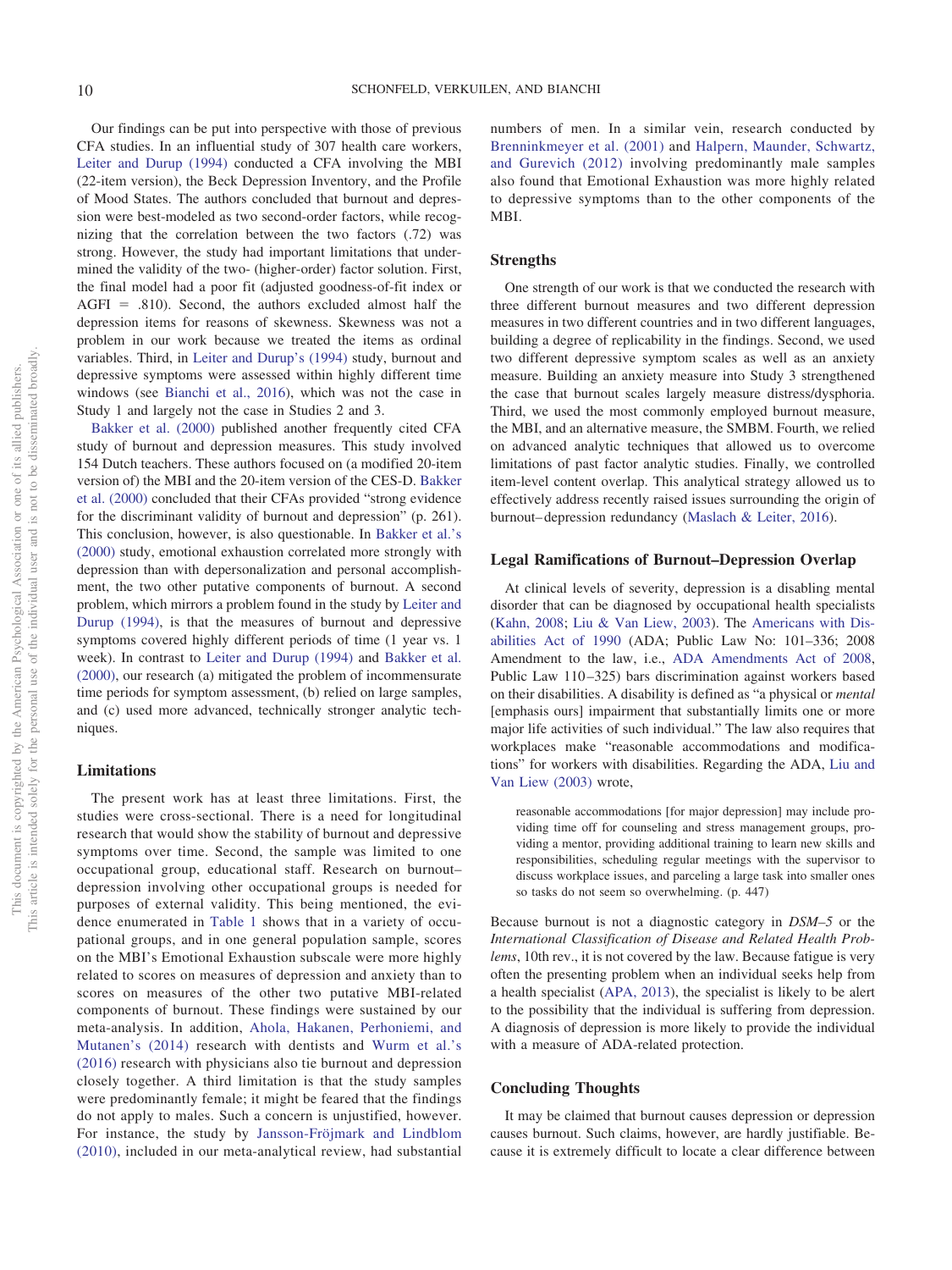burnout and depression, either at a symptom or an etiological level [\(Bianchi et al., 2019\)](#page-11-5), staking out a hypothesis that one entity causes the other is of questionable value. As demonstrated by taxometric research [\(Haslam, Holland, & Kuppens, 2012\)](#page-11-30), depression is best conceived of as a *dimensional* variable, with clinical depression only representing a section—the high end— of the depressive continuum. When adopting a dimensional approach to depression, no theoretical space is left to the notion that burnout is a phase in the development of depression [\(Bianchi et al., 2018\)](#page-11-1). When examining burnout and depression consistently by adopting a dimensional approach to *both* entities, the continuum of burnout appears to parallel the continuum of depression. Claiming that burnout is a phase in the development of depression implies that one mistakenly reduces depression to its clinical stage, at the upper end of its continuum. Because depression is best conceived of as a dimensional variable, such a reduction constitutes an inacceptable contraction of the phenomenon of depression.

The balance of evidence from the research presented here undermines the view that the discriminant validity of burnout scales is satisfactory [\(Bakker et al., 2000;](#page-10-4) [Leiter & Durup, 1994\)](#page-12-23), notably because our results were obtained controlling for item-level content overlap. The replication of our findings in three different samples, combined with research that shows that the nomological networks (e.g., relationship to job adversity, stressful life events, social support, work–nonwork interference, attentional, interpretative, and memory biases in the processing of emotional information) for burnout and depression scales are highly parallel [\(Bianchi](#page-11-5) [et al., 2019\)](#page-11-5), reinforces that view. Our work suggests that research on occupational health could rely on the depression construct to yield critical results.

It should be emphasized that the use of the burnout construct in occupational health research is problematic for several reasons [\(Bianchi et al., 2018\)](#page-11-1). Nosologically speaking, burnout is undefined; despite more than 40 years of sustained research, the syndrome cannot be diagnosed [\(Bianchi et al., 2019;](#page-11-5) [Rotenstein et al.,](#page-12-32) [2018\)](#page-12-32). This prevents burnout researchers from getting a clear view of workers' health status. Conclusions from burnout assessments are typically vague and clinically foundationless [\(Bianchi, 2017;](#page-10-10) [Schears, 2017;](#page-12-34) [Schwenk & Gold, 2018\)](#page-13-17). Growing numbers of studies suggest that burnout and depression are etiologically linked to the same occupational *and* nonoccupational factors [\(Gauche, de](#page-11-32) [Beer, & Brink, 2017;](#page-11-32) [Verweij et al., 2017\)](#page-13-18). A recent study found that burnout and depressive symptoms were attributed to work to a similar extent by affected individuals [\(Bianchi & Brisson, 2017\)](#page-11-31). Interestingly, there is evidence that burnout is more strongly related to personality traits such as neuroticism than to occupationallevel factors [\(Bianchi, 2018\)](#page-11-27). In a large meta-analysis, [Swider and](#page-13-6) [Zimmerman \(2010\)](#page-13-6) found correlations around .50 between the personality traits of the five-factor model and the components of burnout. By comparison, in a study involving 6,815 participants, [Leiter and Maslach \(2004\)](#page-12-33) found an average correlation of only .26 between the MBI–General Survey and the Areas of Worklife Scale, an instrument designed to assess "the major organizational antecedents of burnout" [\(Maslach et al., 2001,](#page-12-3) p. 414). All in all, the burnout construct does not offer a reliable window on *jobelicited* symptoms.

[Liu and Van Liew \(2003\)](#page-12-9) observed that,

the term burnout is used so frequently that it has lost much of its original meaning. As originally used, burnout meant a mild degree of stress-induced unhappiness . . . Ultimately, it was used to describe everything from fatigue to a major depression and now seems to have become an alternative word for depression, but with a less serious significance. (p. 434)

[Beck and Alford \(2009\)](#page-10-9) noted that depression has been recognized in human society for more than 2,000 years. Depression, in its various forms, has been extensively studied and is both diagnosable and treatable. It is well-established that depressive symptoms constitute *basic responses* to unresolvable stress in *Homo sapiens*, including individuals with no noticeable susceptibility to mood disorders [\(Dura, Stukenberg, & Kiecolt-Glaser, 1990;](#page-11-29) [Pryce et al.,](#page-12-14) [2011;](#page-12-14) [Willner et al., 2013\)](#page-13-8). Depression can be approached from both an individual and a social standpoint, and methods for assessing the weight of occupational factors in the development of depression are available [\(Bianchi, Schonfeld, & Laurent, 2017\)](#page-11-28). On these bases, we recommend that occupational health specialists focus on depression rather than burnout to more effectively identify and help suffering workers.

#### **References**

- <span id="page-10-7"></span>Ahola, K., Hakanen, J., Perhoniemi, R., & Mutanen, P. (2014). Relationship between burnout and depressive symptoms: A study using the person-centred approach. *Burnout Research, 1,* 29 –37. [http://dx.doi.org/](http://dx.doi.org/10.1016/j.burn.2014.03.003) [10.1016/j.burn.2014.03.003](http://dx.doi.org/10.1016/j.burn.2014.03.003)
- <span id="page-10-1"></span>Ahola, K., Honkonen, T., Virtanen, M., Kivimäki, M., Isometsä, E., Aromaa, A., & Lönnqvist, J. (2007). Interventions in relation to occupational burnout: The population-based health 2000 study. *Journal of Occupational and Environmental Medicine, 49,* 943–952. [http://dx.doi.org/10](http://dx.doi.org/10.1097/JOM.0b013e31813736e3) [.1097/JOM.0b013e31813736e3](http://dx.doi.org/10.1097/JOM.0b013e31813736e3)
- <span id="page-10-0"></span>American Psychiatric Association (APA). (2013). *Diagnostic and statistical manual of mental disorders* (5th ed.). Washington, DC: Author.
- <span id="page-10-6"></span>Americans with Disabilities Act (ADA) of 1990 (Public Law 101–336). *Clerk of the Library of the House of Representatives*. Retrieved from [http://library.clerk.house.gov/reference-files/PPL\\_101\\_336\\_Americans](http://library.clerk.house.gov/reference-files/PPL_101_336_AmericansWithDisabilities.pdf) [WithDisabilities.pdf](http://library.clerk.house.gov/reference-files/PPL_101_336_AmericansWithDisabilities.pdf)
- <span id="page-10-8"></span>Americans with Disabilities Act (ADA) of 1990, as Amended. ADA Amendments Act of 2008 (Public Law 110 –325). *The United States Code*. Retrieved from [https://www.ada.gov/pubs/adastatute08](https://www.ada.gov/pubs/adastatute08.htm#12201h) [.htm#12201h](https://www.ada.gov/pubs/adastatute08.htm#12201h)
- <span id="page-10-5"></span>Arthurs, E., Steele, R. J., Hudson, M., Baron, M., Thombs, B. D., & The (CSRG) Canadian Scleroderma Research Group. (2012). Are scores on English and French versions of the PHQ-9 comparable? An assessment of differential item functioning. *PLoS ONE, 7,* e52028. [http://dx.doi.org/](http://dx.doi.org/10.1371/journal.pone.0052028) [10.1371/journal.pone.0052028](http://dx.doi.org/10.1371/journal.pone.0052028)
- <span id="page-10-3"></span>Bakir, B., Ozer, M., Ozcan, C. T., Cetin, M., & Fedai, T. (2010). The association between burnout, and depressive symptoms in a Turkish military nurse sample. *Klinik Psikofarmakoloji Bülteni-Bulletin of Clinical Psychopharmacology, 20,* 160 –163. [http://dx.doi.org/10.1080/](http://dx.doi.org/10.1080/10177833.2010.11790651) [10177833.2010.11790651](http://dx.doi.org/10.1080/10177833.2010.11790651)
- <span id="page-10-2"></span>Bakker, A. B. (2009). The crossover of burnout and its relation to partner health. *Stress and Health, 25,* 343–353. [http://dx.doi.org/10.1002/smi](http://dx.doi.org/10.1002/smi.1278) [.1278](http://dx.doi.org/10.1002/smi.1278)
- <span id="page-10-4"></span>Bakker, A. B., Schaufeli, W. B., Demerouti, E., Janssen, P. P. M., Van Der Hulst, R., & Brouwer, J. (2000). Using equity theory to examine the difference between burnout and depression. *Anxiety, Stress, and Coping, 13,* 247–268. <http://dx.doi.org/10.1080/10615800008549265>
- <span id="page-10-9"></span>Beck, A. T., & Alford, B. A. (2009). *Depression: Causes and treatment* (2nd ed.). Philadelphia: University of Pennsylvania Press.
- <span id="page-10-10"></span>Bianchi, R. (2017). Is the "burnout epidemic" an academic fiction? *British Medical Journal, 358,* j4389. <http://dx.doi.org/10.1136/bmj.j4389>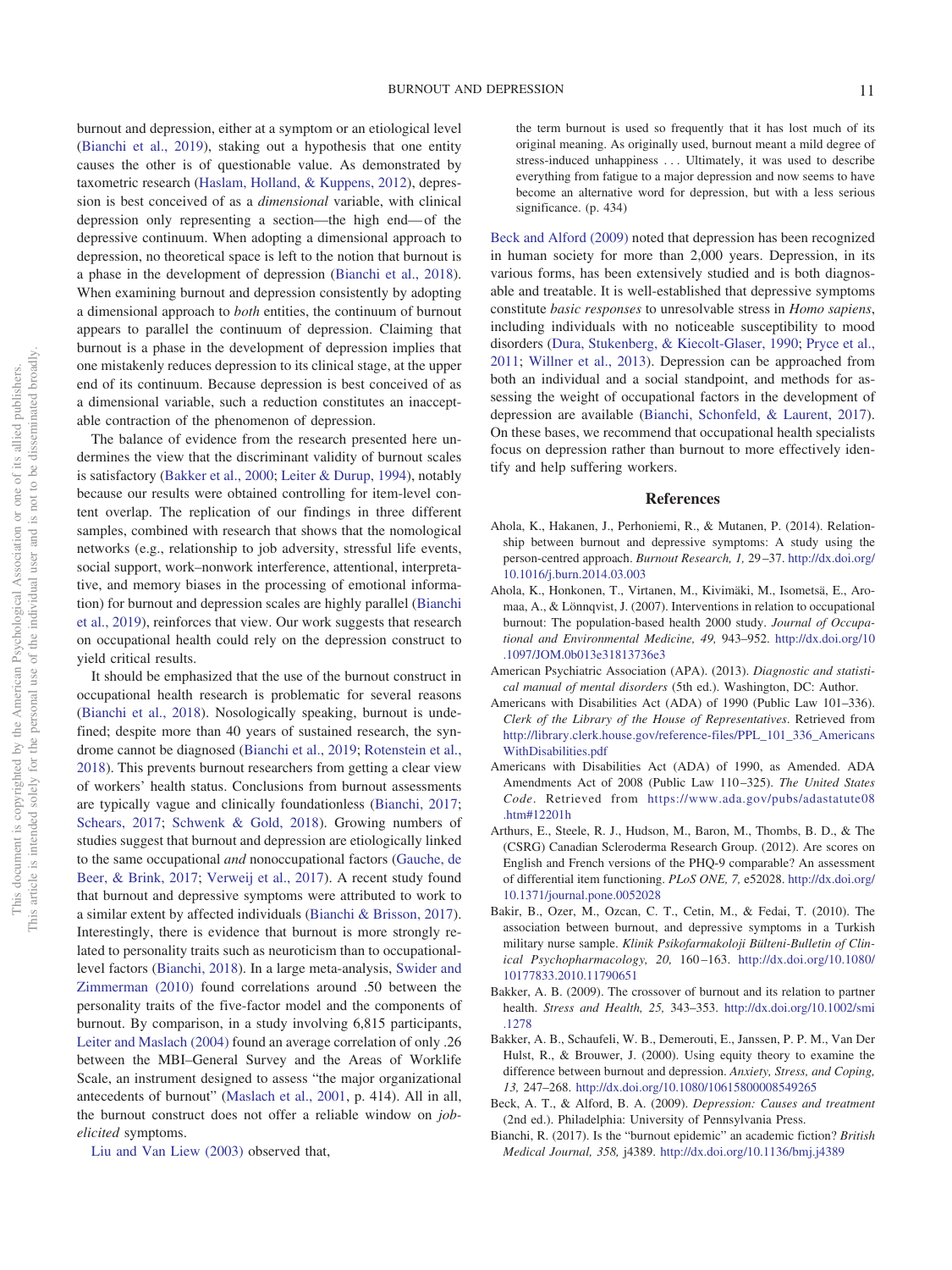- <span id="page-11-27"></span>Bianchi, R. (2018). Burnout is more strongly linked to neuroticism than to work-contextualized factors. *Psychiatry Research, 270,* 901–905. [http://](http://dx.doi.org/10.1016/j.psychres.2018.11.015) [dx.doi.org/10.1016/j.psychres.2018.11.015](http://dx.doi.org/10.1016/j.psychres.2018.11.015)
- <span id="page-11-10"></span>Bianchi, R., Boffy, C., Hingray, C., Truchot, D., & Laurent, E. (2013). Comparative symptomatology of burnout and depression. *Journal of Health Psychology, 18,* 782–787. [http://dx.doi.org/10.1177/135910531](http://dx.doi.org/10.1177/1359105313481079) [3481079](http://dx.doi.org/10.1177/1359105313481079)
- <span id="page-11-31"></span>Bianchi, R., & Brisson, R. (2017). Burnout and depression: Causal attributions and construct overlap. *Journal of Health Psychology*. Advance online publication. <http://dx.doi.org/10.1177/1359105317740415>
- <span id="page-11-12"></span>Bianchi, R., & Laurent, E. (2015). Emotional information processing in depression and burnout: An eye-tracking study. *European Archives of Psychiatry and Clinical Neuroscience, 265,* 27–34. [http://dx.doi.org/10](http://dx.doi.org/10.1007/s00406-014-0549-x) [.1007/s00406-014-0549-x](http://dx.doi.org/10.1007/s00406-014-0549-x)
- <span id="page-11-0"></span>Bianchi, R., & Schonfeld, I. S. (2018). Burnout-depression overlap: Nomological network examination and factor-analytic approach. *Scandinavian Journal of Psychology, 59,* 532–539. [http://dx.doi.org/10.1111/sjop](http://dx.doi.org/10.1111/sjop.12460) [.12460](http://dx.doi.org/10.1111/sjop.12460)
- <span id="page-11-7"></span>Bianchi, R., Schonfeld, I. S., & Laurent, E. (2014). Is burnout a depressive disorder? A reexamination with special focus on atypical depression. *International Journal of Stress Management, 21,* 307–324. [http://dx.doi](http://dx.doi.org/10.1037/a0037906) [.org/10.1037/a0037906](http://dx.doi.org/10.1037/a0037906)
- <span id="page-11-28"></span>Bianchi, R., Schonfeld, I. S., & Laurent, E. (2017). Burnout or depression: Both individual and social issue. *The Lancet, 390,* 230. [http://dx.doi.org/](http://dx.doi.org/10.1016/S0140-6736%2817%2931606-9) [10.1016/S0140-6736\(17\)31606-9](http://dx.doi.org/10.1016/S0140-6736%2817%2931606-9)
- <span id="page-11-1"></span>Bianchi, R., Schonfeld, I. S., & Laurent, E. (2018). Burnout syndrome and depression. In Y.-K. Kim (Ed.), *Understanding depression: Vol. 2*. *Clinical manifestations, diagnosis and treatment* (pp. 187–202). Singapore: Springer Nature. [http://dx.doi.org/10.1007/978-981-10-6577-4\\_14](http://dx.doi.org/10.1007/978-981-10-6577-4_14)
- <span id="page-11-5"></span>Bianchi, R., Schonfeld, I. S., & Laurent, E. (2019). Burnout: Moving beyond the status quo. *International Journal of Stress Management, 26,* 36 – 45. <http://dx.doi.org/10.1037/str0000088>
- <span id="page-11-16"></span>Bianchi, R., Verkuilen, J., Brisson, R., Schonfeld, I. S., & Laurent, E. (2016). Burnout and depression: Label-related stigma, help-seeking, and syndrome overlap. *Psychiatry Research, 245,* 91–98. [http://dx.doi.org/](http://dx.doi.org/10.1016/j.psychres.2016.08.025) [10.1016/j.psychres.2016.08.025](http://dx.doi.org/10.1016/j.psychres.2016.08.025)
- <span id="page-11-6"></span>Brenninkmeyer, V., Van Yperen, N. W., & Buunk, B. P. (2001). Burnout and depression are not identical twins: Is decline of superiority a distinguishing feature? *Personality and Individual Differences, 30,* 873– 880. [http://dx.doi.org/10.1016/S0191-8869\(00\)00079-9](http://dx.doi.org/10.1016/S0191-8869%2800%2900079-9)
- <span id="page-11-26"></span>Browne, M. W., MacCallum, R. C., Kim, C.-T., Andersen, B. L., & Glaser, R. (2002). When fit indices and residuals are incompatible. *Psychological Methods, 7,* 403– 421. <http://dx.doi.org/10.1037/1082-989X.7.4.403>
- <span id="page-11-23"></span>Caspi, A., Houts, R. M., Belsky, D. W., Goldman-Mellor, S. J., Harrington, H., Israel, S.,... Moffitt, T. E. (2014). The P factor: One general psychopathology factor in the structure of psychiatric disorders? *Clinical Psychological Science, 2,* 119 –137. [http://dx.doi.org/10.1177/2167702](http://dx.doi.org/10.1177/2167702613497473) [613497473](http://dx.doi.org/10.1177/2167702613497473)
- <span id="page-11-19"></span>Choi, J., Peters, M., & Mueller, R. O. (2010). Correlational analysis of ordinal data: From Pearson's r to Bayesian polychoric correlation. *Asia Pacific Education Review, 11,* 459 – 466. [http://dx.doi.org/10.1007/s12564-010-](http://dx.doi.org/10.1007/s12564-010-9096-y) [9096-y](http://dx.doi.org/10.1007/s12564-010-9096-y)
- <span id="page-11-20"></span>Cole, J. C., Rabin, A. S., Smith, T. L., & Kaufman, A. S. (2004). Development and validation of a Rasch-derived CES-D short form. *Psychological Assessment, 16,* 360 –372. [http://dx.doi.org/10.1037/](http://dx.doi.org/10.1037/1040-3590.16.4.360) [1040-3590.16.4.360](http://dx.doi.org/10.1037/1040-3590.16.4.360)
- <span id="page-11-11"></span>De la Fuente-Solana, E. I., Gómez-Urquiza, J. L., Cañadas, G. R., Albendín-García, L., Ortega-Campos, E., & Cañadas-De la Fuente, G. A. (2017). Burnout and its relationship with personality factors in oncology nurses. *European Journal of Oncology Nursing, 30,* 91–96. <http://dx.doi.org/10.1016/j.ejon.2017.08.004>
- <span id="page-11-15"></span>Demerouti, E., Bakker, A. B., Vardakou, I., & Kantas, A. (2003). The convergent validity of two burnout instruments: A multitrait-

multimethod analysis. *European Journal of Psychological Assessment, 19,* 12–23. <http://dx.doi.org/10.1027//1015-5759.19.1.12>

- <span id="page-11-21"></span>Dohrenwend, B. P., Shrout, P. E., Egri, G., & Mendelsohn, F. S. (1980). Nonspecific psychological distress and other dimensions of psychopathology. Measures for use in the general population. *Archives of General Psychiatry, 37,* 1229 –1236. [http://dx.doi.org/10.1001/archpsyc.1980](http://dx.doi.org/10.1001/archpsyc.1980.01780240027003) [.01780240027003](http://dx.doi.org/10.1001/archpsyc.1980.01780240027003)
- <span id="page-11-29"></span>Dura, J. R., Stukenberg, K. W., & Kiecolt-Glaser, J. K. (1990). Chronic stress and depressive disorders in older adults. *Journal of Abnormal Psychology, 99,* 284 –290. [http://dx.doi.org/10.1037/0021-843X.99.3](http://dx.doi.org/10.1037/0021-843X.99.3.284) [.284](http://dx.doi.org/10.1037/0021-843X.99.3.284)
- <span id="page-11-3"></span>Faragher, E. B., Cass, M., & Cooper, C. L. (2005). The relationship between job satisfaction and health: A meta-analysis. *Occupational and Environmental Medicine, 62,* 105–112. <http://dx.doi.org/10.1136/oem.2002.006734>
- <span id="page-11-32"></span>Gauche, C., de Beer, L. T., & Brink, L. (2017). Exploring demands from the perspective of employees identified as being at risk of burnout. *International Journal of Qualitative Studies on Health and Well-being, 12,* 1361783. <http://dx.doi.org/10.1080/17482631.2017.1361783>
- <span id="page-11-25"></span>Gosling, S. D., Vazire, S., Srivastava, S., & John, O. P. (2004). Should we trust web-based studies? A comparative analysis of six preconceptions about internet questionnaires. *American Psychologist, 59,* 93–104. [http://](http://dx.doi.org/10.1037/0003-066X.59.2.93) [dx.doi.org/10.1037/0003-066X.59.2.93](http://dx.doi.org/10.1037/0003-066X.59.2.93)
- <span id="page-11-14"></span>Hakanen, J. J., & Schaufeli, W. B. (2012). Do burnout and work engagement predict depressive symptoms and life satisfaction? A three-wave seven-year prospective study. *Journal of Affective Disorders, 141,* 415– 424. <http://dx.doi.org/10.1016/j.jad.2012.02.043>
- <span id="page-11-2"></span>Hakulinen, C., Elovainio, M., Pulkki-Råback, L., Virtanen, M., Kivimäki, M., & Jokela, M. (2015). Personality and depressive symptoms: Individual participant meta-analysis of 10 cohort studies. *Depression and Anxiety, 32,* 461– 470. <http://dx.doi.org/10.1002/da.22376>
- <span id="page-11-18"></span>Halbesleben, J. R. B., & Demerouti, E. (2005). The construct validity of an alternative measure of burnout: Investigating the English translation of the Oldenburg Burnout Inventory. *Work and Stress, 19,* 208 –220. [http://](http://dx.doi.org/10.1080/02678370500340728) [dx.doi.org/10.1080/02678370500340728](http://dx.doi.org/10.1080/02678370500340728)
- <span id="page-11-9"></span>Halpern, J., Maunder, R. G., Schwartz, B., & Gurevich, M. (2012). Identifying, describing, and expressing emotions after critical incidents in paramedics. *Journal of Traumatic Stress, 25,* 111–114. [http://dx.doi.org/](http://dx.doi.org/10.1002/jts.21662) [10.1002/jts.21662](http://dx.doi.org/10.1002/jts.21662)
- <span id="page-11-30"></span>Haslam, N., Holland, E., & Kuppens, P. (2012). Categories versus dimensions in personality and psychopathology: A quantitative review of taxometric research. *Psychological Medicine, 42,* 903–920. [http://dx.doi](http://dx.doi.org/10.1017/S0033291711001966) [.org/10.1017/S0033291711001966](http://dx.doi.org/10.1017/S0033291711001966)
- <span id="page-11-17"></span>Hätinen, M., Kinnunen, U., Pekkonen, M., & Aro, A. (2004). Burnout patterns in rehabilitation: Short-term changes in job conditions, personal resources, and health. *Journal of Occupational Health Psychology, 9,* 220 –237. <http://dx.doi.org/10.1037/1076-8998.9.3.220>
- <span id="page-11-13"></span>Jansson-Fröjmark, M., & Lindblom, K. (2010). Is there a bidirectional link between insomnia and burnout? A prospective study in the Swedish workforce. *International Journal of Behavioral Medicine, 17,* 306 –313. <http://dx.doi.org/10.1007/s12529-010-9107-8>
- <span id="page-11-24"></span>Jones, S. R., Fernyhough, C., de-Wit, L., & Meins, E. (2008). A message in the medium? Assessing the reliability of psychopathology e-questionnaires. *Personality and Individual Differences, 44,* 349 –359. [http://dx](http://dx.doi.org/10.1016/j.paid.2007.08.014) [.doi.org/10.1016/j.paid.2007.08.014](http://dx.doi.org/10.1016/j.paid.2007.08.014)
- <span id="page-11-4"></span>Kahn, J. P. (2008). Diagnosis and referral of workplace depression. *Journal of Occupational and Environmental Medicine, 50,* 396 – 400. [http://dx](http://dx.doi.org/10.1097/JOM.0b013e31816c0043) [.doi.org/10.1097/JOM.0b013e31816c0043](http://dx.doi.org/10.1097/JOM.0b013e31816c0043)
- <span id="page-11-8"></span>Kasl, S. V. (1978). Epidemiological contributions to the study of work stress. In C. L. Cooper & R. L. Payne (Eds.), *Stress at work* (pp. 3–38). Chichester, United Kingdom: Wiley.
- <span id="page-11-22"></span>Kotov, R., Krueger, R. F., Watson, D., Achenbach, T. M., Althoff, R. R., Bagby, R. M.,... Zimmerman, M. (2017). The hierarchical taxonomy of psychopathology (HiTOP): A dimensional alternative to traditional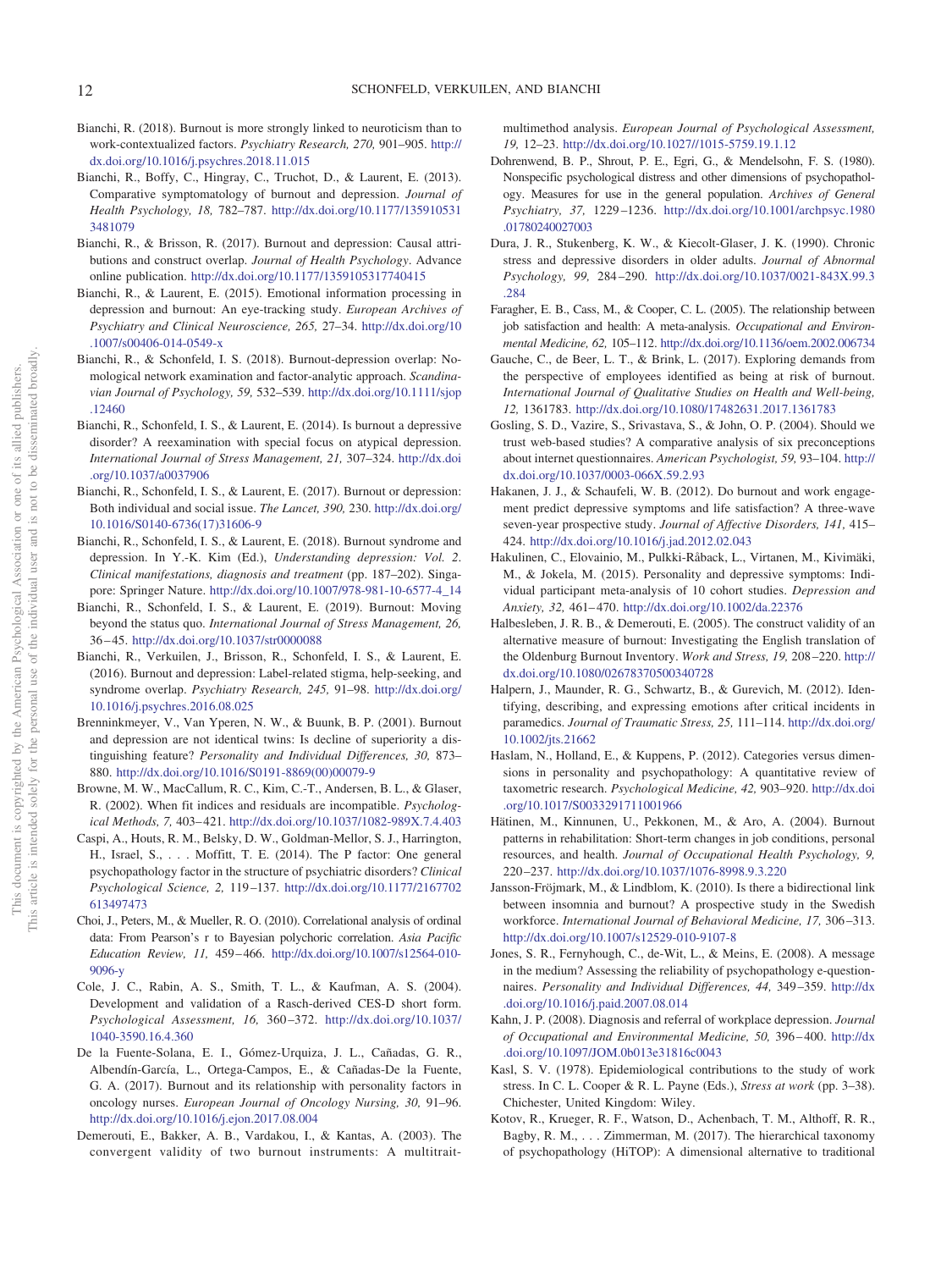nosologies. *Journal of Abnormal Psychology, 126,* 454 – 477. [http://dx](http://dx.doi.org/10.1037/abn0000258) [.doi.org/10.1037/abn0000258](http://dx.doi.org/10.1037/abn0000258)

- <span id="page-12-30"></span>Kristensen, T. S. (1995). The demand-control-support model: Methodological challenges for future research. *Stress Medicine, 11,* 17–26. [http://](http://dx.doi.org/10.1002/smi.2460110104) [dx.doi.org/10.1002/smi.2460110104](http://dx.doi.org/10.1002/smi.2460110104)
- <span id="page-12-0"></span>Kristensen, T. S., Borritz, M., Villadsen, E., & Christensen, K. B. (2005). The Copenhagen Burnout Inventory: A new tool for the assessment of burnout. *Work and Stress, 19,* 192–207. [http://dx.doi.org/10.1080/0267](http://dx.doi.org/10.1080/02678370500297720) [8370500297720](http://dx.doi.org/10.1080/02678370500297720)
- <span id="page-12-11"></span>Kroenke, K., & Spitzer, R. L. (2002). The PHQ-9: A new depression diagnostic and severity measure. *Psychiatric Annals, 32,* 509 –515. <http://dx.doi.org/10.3928/0048-5713-20020901-06>
- <span id="page-12-20"></span>Kroenke, K., Strine, T. W., Spitzer, R. L., Williams, J. B. W., Berry, J. T., & Mokdad, A. H. (2009). The PHQ-8 as a measure of current depression in the general population. *Journal of Affective Disorders, 114,* 163–173. <http://dx.doi.org/10.1016/j.jad.2008.06.026>
- <span id="page-12-18"></span>Kroska, E. B., Calarge, C., O'Hara, M. W., Deumic, E., & Dindo, L. (2017). Burnout and depression in medical students: Relations with avoidance and disengagement. *Journal of Contextual Behavioral Science, 6,* 404 – 408. <http://dx.doi.org/10.1016/j.jcbs.2017.08.003>
- <span id="page-12-15"></span>Lang, P. J., & McTeague, L. M. (2009). The anxiety disorder spectrum: Fear imagery, physiological reactivity, and differential diagnosis. *Anxiety, Stress, and Coping, 22,* 5–25. [http://dx.doi.org/10.1080/10615](http://dx.doi.org/10.1080/10615800802478247) [800802478247](http://dx.doi.org/10.1080/10615800802478247)
- <span id="page-12-23"></span>Leiter, M. P., & Durup, J. (1994). The discriminant validity of burnout and depression: A confirmatory factor analytic study. *Anxiety, Stress, and Coping, 7,* 357–373. <http://dx.doi.org/10.1080/10615809408249357>
- <span id="page-12-33"></span>Leiter, M. P., & Maslach, C. (2004). Areas of worklife: A structured approach to organizational predictors of job burnout. In P. L. Perrewé & D. C. Ganster (Eds.), *Emotional and physiological processes and positive intervention strategies* (Vol. 3, pp. 91–134). Amsterdam, the Netherlands: Elsevier Science/JAI Press.
- <span id="page-12-29"></span>Li, C.-H. (2016). Confirmatory factor analysis with ordinal data: Comparing robust maximum likelihood and diagonally weighted least squares. *Behavior Research Methods, 48,* 936 –949. [http://dx.doi.org/10.3758/](http://dx.doi.org/10.3758/s13428-015-0619-7) [s13428-015-0619-7](http://dx.doi.org/10.3758/s13428-015-0619-7)
- <span id="page-12-22"></span>Lindblom, K. M., Linton, S. J., Fedeli, C., & Bryngelsson, I.-L. (2006). Burnout in the working population: Relations to psychosocial work factors. *International Journal of Behavioral Medicine, 13,* 51–59. [http://](http://dx.doi.org/10.1207/s15327558ijbm1301_7) [dx.doi.org/10.1207/s15327558ijbm1301\\_7](http://dx.doi.org/10.1207/s15327558ijbm1301_7)
- <span id="page-12-9"></span>Liu, P. M., & Van Liew, D. A. (2003). Depression and burnout. In J. P. Kahn & A. M. Langlieb (Eds.), *Mental health and productivity in the workplace: A handbook for organizations and clinicians* (pp. 433– 457). San Francisco, CA: Jossey-Bass.
- <span id="page-12-26"></span>Martin-Subero, M., Kroenke, K., Diez-Quevedo, C., Rangil, T., de Antonio, M., Morillas, R. M.,... Navarro, R. (2017). Depression as measured by PHQ-9 versus clinical diagnosis as an independent predictor of long-term mortality in a prospective cohort of medical inpatients. *Psychosomatic Medicine, 79,* 273–282. [http://dx.doi.org/10.1097/PSY.00](http://dx.doi.org/10.1097/PSY.0000000000000390) [00000000000390](http://dx.doi.org/10.1097/PSY.0000000000000390)
- <span id="page-12-7"></span>Maslach, C., Jackson, S. E., & Leiter, M. P. (2016). *Maslach Burnout Inventory manual* (4th ed.). Menlo Park, CA: Mind Garden.
- <span id="page-12-6"></span>Maslach, C., & Leiter, M. P. (2016). Understanding the burnout experience: Recent research and its implications for psychiatry. *World Psychiatry, 15,* 103–111. <http://dx.doi.org/10.1002/wps.20311>
- <span id="page-12-3"></span>Maslach, C., Schaufeli, W. B., & Leiter, M. P. (2001). Job burnout. *Annual Review of Psychology, 52,* 397– 422. [http://dx.doi.org/10.1146/annurev](http://dx.doi.org/10.1146/annurev.psych.52.1.397) [.psych.52.1.397](http://dx.doi.org/10.1146/annurev.psych.52.1.397)
- <span id="page-12-19"></span>Mayer, L. (1971). A note on treating ordinal data as interval data. *American Sociological Review, 36,* 519 –520. <http://dx.doi.org/10.2307/2093098>
- <span id="page-12-12"></span>Melchior, M., Caspi, A., Milne, B. J., Danese, A., Poulton, R., & Moffitt, T. E. (2007). Work stress precipitates depression and anxiety in young, working women and men. *Psychological Medicine, 37,* 1119 –1129. <http://dx.doi.org/10.1017/S0033291707000414>
- <span id="page-12-17"></span>Mosing, M. A., Butkovic, A., & Ullén, F. (2018). Can flow experiences be protective of work-related depressive symptoms and burnout? A genetically informative approach. *Journal of Affective Disorders*, 226, 6-11. <http://dx.doi.org/10.1016/j.jad.2017.09.017>
- <span id="page-12-27"></span>Muthén, L. K., & Muthén, B. O. (1998 –2017). *Mplus user's guide* (7th ed.). Los Angeles, CA: Author.
- <span id="page-12-5"></span>Oswin, M. (1978). *Children living in long stay hospitals*. London, UK: Heinemann.
- <span id="page-12-25"></span>Papineau, M., Morin, A., Legault, L., Demers, C., Chevrier, N., & Côté, A. (2005). *MBI-GS, version française* [MBI-GS, French version]. Groupe de recherche sur l'épuisement professionnel (GREP). Université de Sherbrooke, Québec.
- <span id="page-12-24"></span>Pettersson, A., Boström, K. B., Gustavsson, P., & Ekselius, L. (2015). Which instruments to support diagnosis of depression have sufficient accuracy? A systematic review. *Nordic Journal of Psychiatry, 69,* 497– 508. <http://dx.doi.org/10.3109/08039488.2015.1008568>
- <span id="page-12-31"></span>Podsakoff, P. M., MacKenzie, S. B., Lee, J. Y., & Podsakoff, N. P. (2003). Common method biases in behavioral research: A critical review of the literature and recommended remedies. *Journal of Applied Psychology, 88,* 879 –903. <http://dx.doi.org/10.1037/0021-9010.88.5.879>
- <span id="page-12-14"></span>Pryce, C. R., Azzinnari, D., Spinelli, S., Seifritz, E., Tegethoff, M., & Meinlschmidt, G. (2011). Helplessness: A systematic translational review of theory and evidence for its relevance to understanding and treating depression. *Pharmacology and Therapeutics, 132,* 242–267. <http://dx.doi.org/10.1016/j.pharmthera.2011.06.006>
- <span id="page-12-8"></span>Rasmussen, A., Verkuilen, J., Jayawickreme, N., Wu, Z., & McCluskey, S. T. (2019). When did post-traumatic stress disorder get so many factors? Confirmatory factor models since DSM–5. *Clinical Psychological Science, 7,* 234 –248. <http://dx.doi.org/10.1177/2167702618809370>
- <span id="page-12-10"></span>R Core Team. (2013). *R: A language and environment for statistical computing*. Vienna, Austria: R Foundation for Statistical Computing. Retrieved from <http://www.R-project.org/>
- <span id="page-12-28"></span>Ritter, P., Lorig, K., Laurent, D., & Matthews, K. (2004). Internet versus mailed questionnaires: A randomized comparison. *Journal of Medical Internet Research, 6,* e29. <http://dx.doi.org/10.2196/jmir.6.3.e29>
- <span id="page-12-1"></span>Rolls, E. T. (2016). A non-reward attractor theory of depression. *Neuroscience and Biobehavioral Reviews, 68,* 47–58. [http://dx.doi.org/10](http://dx.doi.org/10.1016/j.neubiorev.2016.05.007) [.1016/j.neubiorev.2016.05.007](http://dx.doi.org/10.1016/j.neubiorev.2016.05.007)
- <span id="page-12-13"></span>Rössler, W., Hengartner, M. P., Ajdacic-Gross, V., & Angst, J. (2015). Predictors of burnout: Results from a prospective community study. *European Archives of Psychiatry and Clinical Neuroscience, 265,* 19 – 25. <http://dx.doi.org/10.1007/s00406-014-0512-x>
- <span id="page-12-32"></span>Rotenstein, L. S., Torre, M., Ramos, M. A., Rosales, R. C., Guille, C., Sen, S., & Mata, D. A. (2018). Prevalence of burnout among physicians: A systematic review. *Journal of the American Medical Association, 320,* 1131–1150. <http://dx.doi.org/10.1001/jama.2018.12777>
- <span id="page-12-21"></span>Schaufeli, W. B. (2017). Burnout: A short socio-cultural history. In S. Neckel, A. K. Schaffner, & G. Wagner (Eds.), *Burnout, fatigue, exhaustion: An interdisciplinary perspective on a modern affliction* (pp. 105– 127). Cham, Switzerland: Palgrave Macmillan. [http://dx.doi.org/10](http://dx.doi.org/10.1007/978-3-319-52887-8_5) [.1007/978-3-319-52887-8\\_5](http://dx.doi.org/10.1007/978-3-319-52887-8_5)
- <span id="page-12-16"></span>Schaufeli, W. B., Bakker, A. B., & Van Rhenen, W. (2009). How changes in job demands and resources predict burnout, work engagement, and sickness absenteeism. *Journal of Organizational Behavior, 30,* 893–917. <http://dx.doi.org/10.1002/job.595>
- <span id="page-12-4"></span>Schaufeli, W. B., & Enzmann, D. (1998). *The burnout companion to study and practice: A critical analysis*. London, United Kingdom: Taylor & Francis.
- <span id="page-12-2"></span>Schaufeli, W. B., & Taris, T. W. (2005). The conceptualization and measurement of burnout: Common ground and worlds apart. *Work and Stress, 19,* 256 –262. <http://dx.doi.org/10.1080/02678370500385913>
- <span id="page-12-34"></span>Schears, R. M. (2017). Defining physician burnout, and differentiating between burnout and depression—II. *Mayo Clinic Proceedings, 92,* 1455–1456. <http://dx.doi.org/10.1016/j.mayocp.2017.07.006>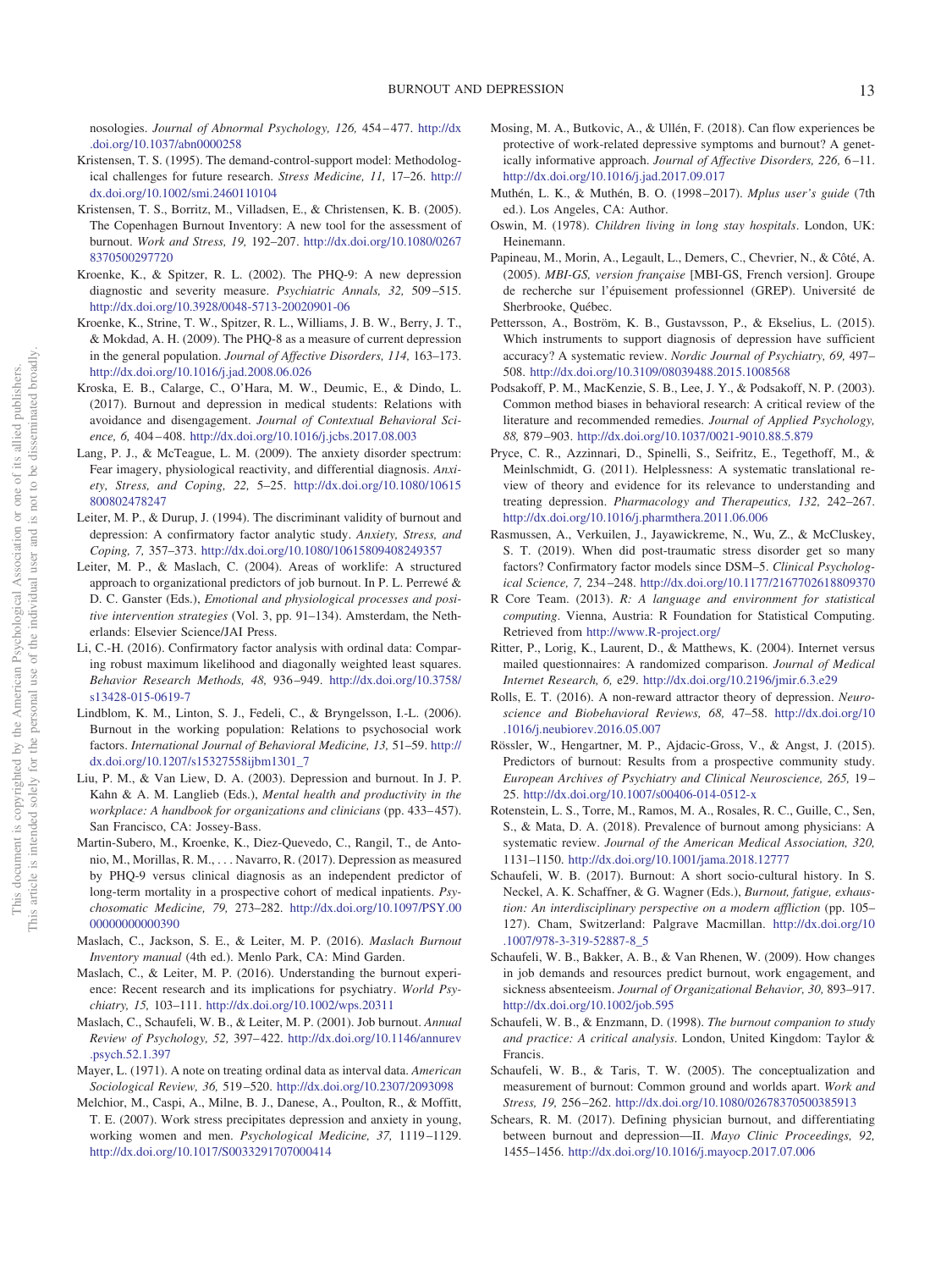- <span id="page-13-10"></span>Schmidt, K.-H., & Diestel, S. (2014). Are emotional labour strategies by nurses associated with psychological costs? A cross-sectional survey. *International Journal of Nursing Studies, 51,* 1450 –1461. [http://dx.doi](http://dx.doi.org/10.1016/j.ijnurstu.2014.03.003) [.org/10.1016/j.ijnurstu.2014.03.003](http://dx.doi.org/10.1016/j.ijnurstu.2014.03.003)
- <span id="page-13-0"></span>Schonfeld, I. S., & Bianchi, R. (2016). Burnout and depression: Two entities or one. *Journal of Clinical Psychology, 72,* 22–37. [http://dx.doi](http://dx.doi.org/10.1002/jclp.22229) [.org/10.1002/jclp.22229](http://dx.doi.org/10.1002/jclp.22229)
- <span id="page-13-7"></span>Schonfeld, I. S., Bianchi, R., & Luehring-Jones, P. (2017). Consequences of job stress for the psychological well-being of teachers. In T. M. McIntyre, S. E. McIntyre, & D. J. Francis (Eds.), *Educator stress - An occupational health perspective* (pp. 55–75). Cham, Switzerland: Springer International Publishing.
- <span id="page-13-4"></span>Schonfeld, I. S., & Chang, C.-H. (2017). *Occupational health psychology: Work, stress, and health*. New York, NY: Springer.
- <span id="page-13-17"></span>Schwenk, T. L., & Gold, K. J. (2018). Physician burnout—A serious symptom, but of what? *Journal of the American Medical Association, 320,* 1109 –1110. <http://dx.doi.org/10.1001/jama.2018.11703>
- <span id="page-13-3"></span>Shanafelt, T. D., Dyrbye, L. N., & West, C. P. (2017). Addressing physician burnout: The way forward. *Journal of the American Medical Association, 317,* 901–902. <http://dx.doi.org/10.1001/jama.2017.0076>
- <span id="page-13-2"></span>Shirom, A., & Melamed, S. (2006). A comparison of the construct validity of two burnout measures in two groups of professionals. *International Journal of Stress Management, 13,* 176 –200. [http://dx.doi.org/10.1037/](http://dx.doi.org/10.1037/1072-5245.13.2.176) [1072-5245.13.2.176](http://dx.doi.org/10.1037/1072-5245.13.2.176)
- <span id="page-13-13"></span>Spitzer, R. L., Kroenke, K., Williams, J. B., & Löwe, B. (2006). A brief measure for assessing generalized anxiety disorder: The GAD-7. *Archives of Internal Medicine, 166,* 1092–1097. [http://dx.doi.org/10.1001/](http://dx.doi.org/10.1001/archinte.166.10.1092) [archinte.166.10.1092](http://dx.doi.org/10.1001/archinte.166.10.1092)
- <span id="page-13-6"></span>Swider, B. W., & Zimmerman, R. D. (2010). Born to burnout: A metaanalytic path model of personality, job burnout, and work outcomes. *Journal of Vocational Behavior, 76,* 487–506. [http://dx.doi.org/10.1016/](http://dx.doi.org/10.1016/j.jvb.2010.01.003) [j.jvb.2010.01.003](http://dx.doi.org/10.1016/j.jvb.2010.01.003)
- <span id="page-13-12"></span>Taris, T. W. (2006). Is there a relationship between burnout and objective performance? A critical review of 16 studies. *Work and Stress, 20,* 316 –334. <http://dx.doi.org/10.1080/02678370601065893>
- <span id="page-13-1"></span>Taris, T. W., Le Blanc, P. M., Schaufeli, W. B., & Schreurs, P. J. G. (2005). Are there causal relationships between the dimensions of the Maslach Burnout Inventory? A review and two longitudinal tests. *Work and Stress, 19,* 238 –255. <http://dx.doi.org/10.1080/02678370500270453>
- <span id="page-13-5"></span>Toker, S., & Biron, M. (2012). Job burnout and depression: Unraveling their temporal relationship and considering the role of physical activity. *Journal of Applied Psychology, 97,* 699 –710. [http://dx.doi.org/10.1037/](http://dx.doi.org/10.1037/a0026914) [a0026914](http://dx.doi.org/10.1037/a0026914)
- <span id="page-13-14"></span>Toker, S., Melamed, S., Berliner, S., Zeltser, D., & Shapira, I. (2012). Burnout and risk of coronary heart disease: A prospective study of 8838 employees. *Psychosomatic Medicine, 74,* 840 – 847. [http://dx.doi.org/10](http://dx.doi.org/10.1097/PSY.0b013e31826c3174) [.1097/PSY.0b013e31826c3174](http://dx.doi.org/10.1097/PSY.0b013e31826c3174)
- <span id="page-13-9"></span>Tourigny, L., Baba, V. V., & Wang, X. (2010). Burnout and depression among nurses in Japan and China: The moderating effects of job satisfaction and absence. *The International Journal of Human Resource Management, 21,* 2741–2761. [http://dx.doi.org/10.1080/09585192.2010](http://dx.doi.org/10.1080/09585192.2010.528656) [.528656](http://dx.doi.org/10.1080/09585192.2010.528656)
- <span id="page-13-11"></span>Trockel, M., Bohman, B., Lesure, E., Hamidi, M. S., Welle, D., Roberts, L., & Shanafelt, T. (2018). A brief instrument to assess both burnout and professional fulfillment in physicians: Reliability and validity, including correlation with self-reported medical errors, in a sample of resident and practicing physicians. *Academic Psychiatry, 42,* 11–24. [http://dx.doi](http://dx.doi.org/10.1007/s40596-017-0849-3) [.org/10.1007/s40596-017-0849-3](http://dx.doi.org/10.1007/s40596-017-0849-3)
- <span id="page-13-18"></span>Verweij, H., van der Heijden, F. M. M. A., van Hooff, M. L. M., Prins, J. T., Lagro-Janssen, A. L. M., van Ravesteijn, H., & Speckens, A. E. M. (2017). The contribution of work characteristics, home characteristics and gender to burnout in medical residents. *Advances in Health Sciences Education, 22,* 803– 818. <http://dx.doi.org/10.1007/s10459-016-9710-9>
- <span id="page-13-15"></span>Watson, D. (2005). Rethinking the mood and anxiety disorders: A quantitative hierarchical model for *DSM-V*. *Journal of Abnormal Psychology, 114,* 522–536. <http://dx.doi.org/10.1037/0021-843X.114.4.522>
- <span id="page-13-8"></span>Willner, P., Scheel-Krüger, J., & Belzung, C. (2013). The neurobiology of depression and antidepressant action. *Neuroscience and Biobehavioral Reviews, 37,* 2331–2371. [http://dx.doi.org/10.1016/j.neubiorev.2012.12](http://dx.doi.org/10.1016/j.neubiorev.2012.12.007) [.007](http://dx.doi.org/10.1016/j.neubiorev.2012.12.007)
- <span id="page-13-16"></span>Wurm, W., Vogel, K., Holl, A., Ebner, C., Bayer, D., Mörkl, S., . . . Hofmann, P. (2016). Depression-burnout overlap in physicians. *PLoS ONE, 11,* e0149913. <http://dx.doi.org/10.1371/journal.pone.0149913>

Received September 18, 2018 Revision received February 9, 2019

Accepted February 13, 2019 **■**